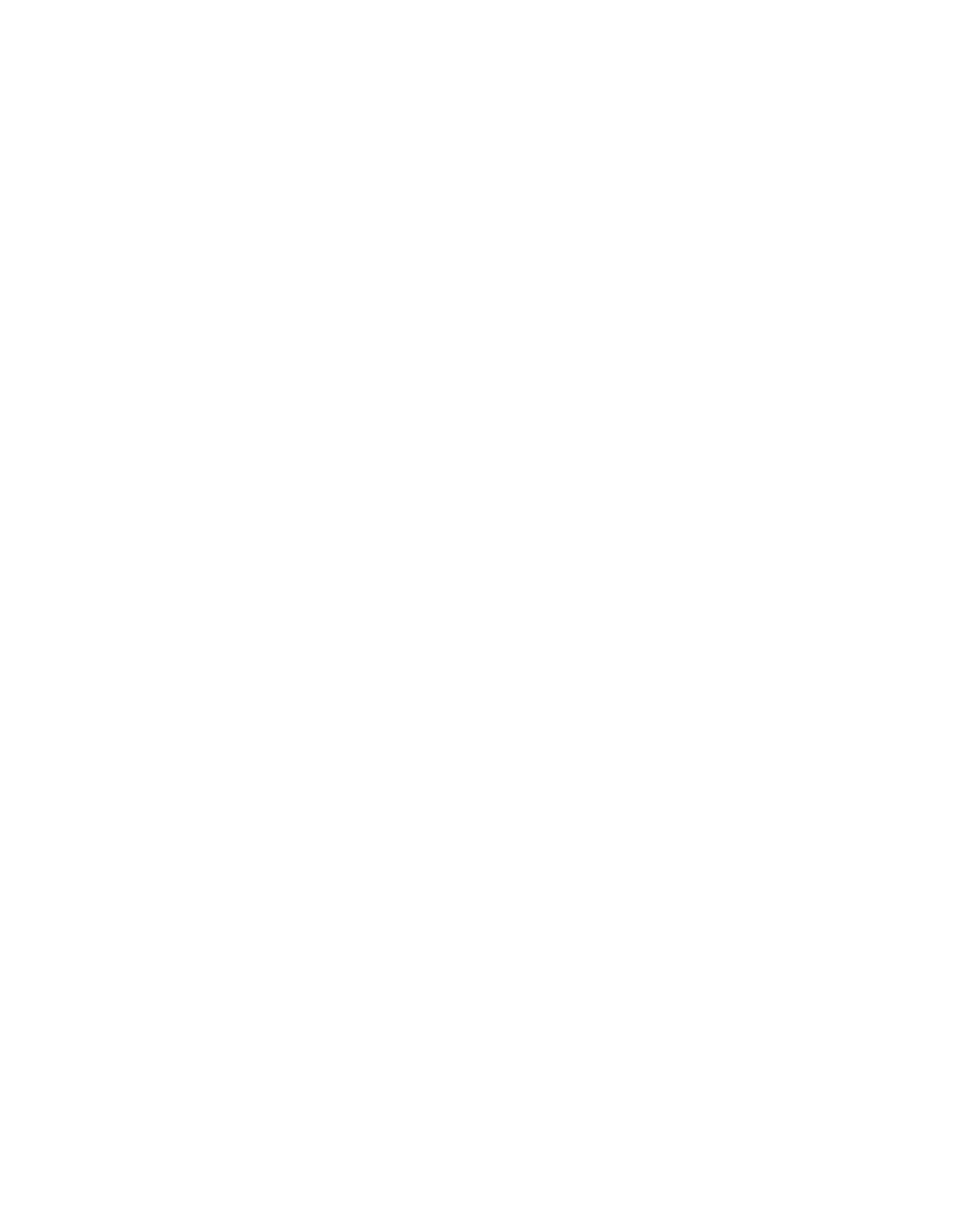## Municipal Employees' Annuity & Benefit Fund May 31, 2018

Market Value: \$4,203.6 Million and 100.0% of Fund



**Net Return Summary Ending May 31, 2018** 

#### **Net Return Summary YTD**

#### **Asset Allocation vs. Target**

|                                | Total Return |                       | Current         | Current | Policy | <b>Difference</b> | $\%$    |
|--------------------------------|--------------|-----------------------|-----------------|---------|--------|-------------------|---------|
| <b>Total Fund Composite</b>    | 0.4%         | <b>Fixed Income</b>   | \$1,039,656,242 | 24.7%   | 27.0%  | $-$95,316,340$    | $-2.3%$ |
|                                | $-0.3%$      | U.S. Equity           | \$1,092,684,110 | 26.0%   | 26.0%  | $-$252,451$       | 0.0%    |
| <b>Fixed Income Composite</b>  |              | Non-U.S. Equity       | \$940,646,997   | 22.4%   | 22.0%  | \$15,854,523      | 0.4%    |
| U.S. Equity Composite          | 1.9%         | Hedge Funds           | \$424,409,042   | 10.1%   | 10.0%  | \$4.048.826       | 0.1%    |
| International Equity Composite | $-1.2%$      | <b>Real Assets</b>    | \$417,866,035   | 9.9%    | 10.0%  | $-$2,494,180$     | $-0.1%$ |
| Hedge Fund Composite           | 1.2%         | <b>Private Equity</b> | \$191,484,616   | 4.6%    | 5.0%   | -\$18.695.492     | $-0.4%$ |
| Real Estate Composite          | 2.1%         | Other                 | \$96,855,114    | 2.3%    | 0.0%   | \$96,855,114      | 2.3%    |
| Open-End Real Estate Comp      | 2.5%         | <b>Total</b>          | \$4,203,602,157 | 100.0%  | 100.0% |                   |         |

#### **Summary of Cash Flows**

|                               | <b>Last Month</b>  | Year To Date       | One Year           | <b>Three Years</b>  | <b>Five Years</b>   | <b>Seven Years</b>  |
|-------------------------------|--------------------|--------------------|--------------------|---------------------|---------------------|---------------------|
| <b>Beginning Market Value</b> | \$4,239,086,326.74 | \$4,298,411,954.93 | \$4,362,567,241.21 | \$5,072,073,941.58  | \$5,180,129,713.89  | \$5,443,673,156.08  |
| Net Cash Flow                 | -\$59,617,664.27   | -\$116.740.269.35  | -\$507,926,838.85  | -\$1,678,527,165.06 | -\$2,731,443,562.74 | -\$3,657,968,978.85 |
| Net Investment Change         | \$24,133,494.20    | \$21,930,471.09    | \$348,961,754.31   | \$810,055,380.15    | \$1,754,916,005.52  | \$2,417,897,979.44  |
| <b>Ending Market Value</b>    | \$4,203,602,156.67 | \$4,203,602,156.67 | \$4,203,602,156.67 | \$4,203,602,156.67  | \$4,203,602,156.67  | \$4,203,602,156.67  |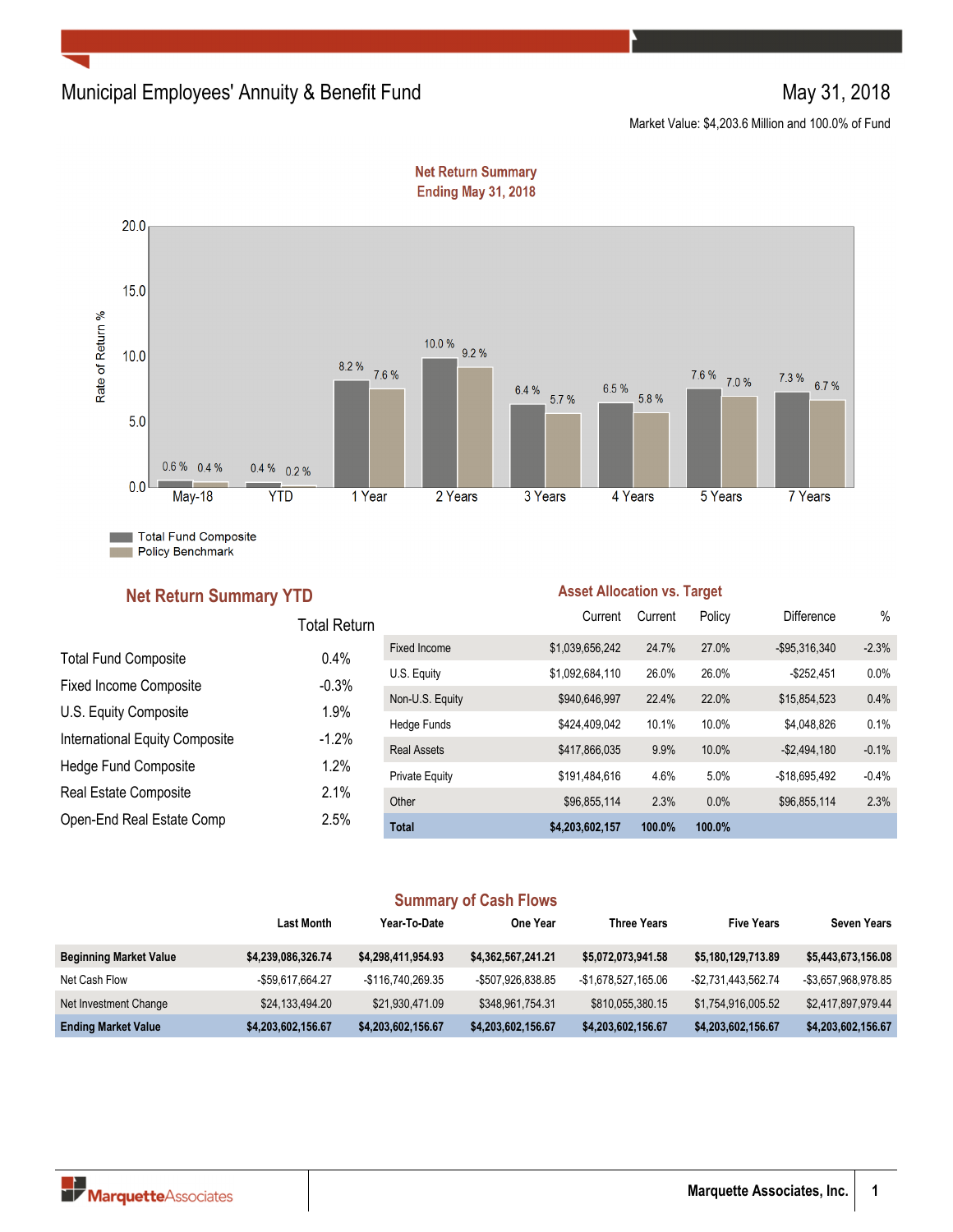Total Fund Composite

#### Market Value: \$4,203.6 Million and 100.0% of Fund

|                                       | <b>Asset Class</b>                | Market Value<br>$4/30/18$ (\$) | 1 Mo Net<br>Cash Flows (\$) | <b>Market Value</b><br>$5/31/18$ (\$) | $%$ of<br>Portfolio | Policy % |
|---------------------------------------|-----------------------------------|--------------------------------|-----------------------------|---------------------------------------|---------------------|----------|
| <b>Total Fund Composite</b>           |                                   | 4,239,086,327                  | $-60, 151, 297$             | 4,203,602,157                         | 100.0               | 100.0    |
| <b>Fixed Income Composite</b>         |                                   | 1,043,027,264                  | $-10,189,626$               | 1,039,630,604                         | 24.7                | 27.0     |
| Neuberger Berman                      | Core Plus Fixed Income            | 51,696,624                     | $-10,003,578$               | 42,053,185                            | 1.0                 |          |
| <b>LM Capital</b>                     | Core Fixed Income                 | 263,057,513                    | $-32,088$                   | 264,630,890                           | 6.3                 |          |
| <b>UBS</b>                            | Core Fixed Income                 | 67,524,404                     | $-5,664$                    | 67,968,403                            | 1.6                 |          |
| Segall Bryant & Hamill                | Int. Fixed Income                 | 240,062,936                    | $-16,946$                   | 241,692,725                           | 5.7                 |          |
| MacKay Shields                        | High Yield Fixed Income           | 164,556,260                    | $-62,644$                   | 164,416,583                           | 3.9                 |          |
| Crescent High Income Fund             | High Yield Fixed Income           | 55,790,117                     | 0                           | 55,866,904                            | 1.3                 |          |
| Symphony                              | Senior Secured Loans              | 200,339,410                    | $-68,705$                   | 203,001,912                           | 4.8                 |          |
| <b>U.S. Equity Composite</b>          |                                   | 1,080,623,791                  | $-15,070,446$               | 1,092,684,110                         | 26.0                | 26.0     |
| FIS Group U.S. Equity                 |                                   | 71,588,270                     | 0                           | 73,610,956                            | 1.8                 |          |
| <b>Great Lakes</b>                    | Large-Cap Value                   | 100,349,793                    | $-25,181$                   | 100,871,169                           | 2.4                 |          |
| RhumbLine S&P 500 Index               | Large-Cap Core                    | 510,477,285                    | $-7,576$                    | 522,719,781                           | 12.4                |          |
| RhumbLine S&P 400 Growth              | Mid-Cap Growth                    | 176,017,162                    | 0                           | 183,117,249                           | 4.4                 |          |
| Ariel Investments                     | Smid-Cap Value                    | 135,295,024                    | $-25,037,349$               | 112,482,659                           | 2.7                 |          |
| Kayne Anderson SCV                    | Small-Cap Value                   | $\overline{\phantom{a}}$       | 49,845,352                  | 50,026,428                            | 1.2                 |          |
| Nuveen SCV                            | Small-Cap Value                   | $\overline{\phantom{a}}$       | 49,373,723                  | 49,621,303                            | 1.2                 |          |
| Keeley                                | Small-Cap Value                   | 86,826,760                     | $-89,219,415$               | 164,946                               | 0.0                 |          |
| <b>International Equity Composite</b> |                                   | 980,290,756                    | $-25,283,305$               | 940,646,997                           | 22.4                | 22.0     |
| FIS Group Non-U.S. Equity             |                                   | 83,762,027                     | $-1,157$                    | 82,248,792                            | 2.0                 |          |
| NTGI MSCI ACWI ex. U.S. Index Fund    | Non-U.S. All-Cap Core             | 202,570,370                    | $-13,305$                   | 197,896,267                           | 4.7                 |          |
| LSV                                   | Non-U.S. Large-Cap<br>Value       | 114,116,297                    | $-56,291$                   | 110,382,374                           | 2.6                 |          |
| Cornerstone                           | Non-U.S. Large-Cap<br>Core        | 107,470,415                    | $-25,034,975$               | 83,700,139                            | 2.0                 |          |
| <b>Walter Scott &amp; Partners</b>    | Non-U.S. Large-Cap<br>Growth      | 103,502,257                    | $-72,791$                   | 103,809,722                           | 2.5                 |          |
| NTGI Small Cap International Index    | Non-U.S. Small-Cap<br>Core        | 94,779,702                     | $-6,444$                    | 94,101,360                            | 2.2                 |          |
| Segall Bryant & Hamill                | Non-U.S. Small-Cap<br>Core        | 118,213,505                    | $-2,160$                    | 115,209,922                           | 2.7                 |          |
| William Blair                         | <b>Emerging Markets</b>           | 155,876,182                    | $-96,182$                   | 153,298,423                           | 3.6                 |          |
| <b>Hedge Fund Composite</b>           |                                   | 417,946,841                    | 0                           | 424,409,042                           | 10.1                | 10.0     |
| Rock Creek Georgetown Fund            | <b>Hedged Equity Hedge</b><br>FoF | 209,962,840                    | 0                           | 213,532,208                           | 5.1                 |          |
| K2 Long Short Fund                    | <b>Hedged Equity Hedge</b><br>FoF | 106,413,501                    | 0                           | 107,553,720                           | 2.6                 |          |
| Parametric Defensive Equity           | Defensive Equity                  | 51,656,993                     | 0                           | 52,514,499                            | $1.2$               |          |
| Neuberger Berman S&P 500 PutWrite     | Defensive Equity                  | 49,913,507                     | 0                           | 50,808,614                            | $1.2\,$             |          |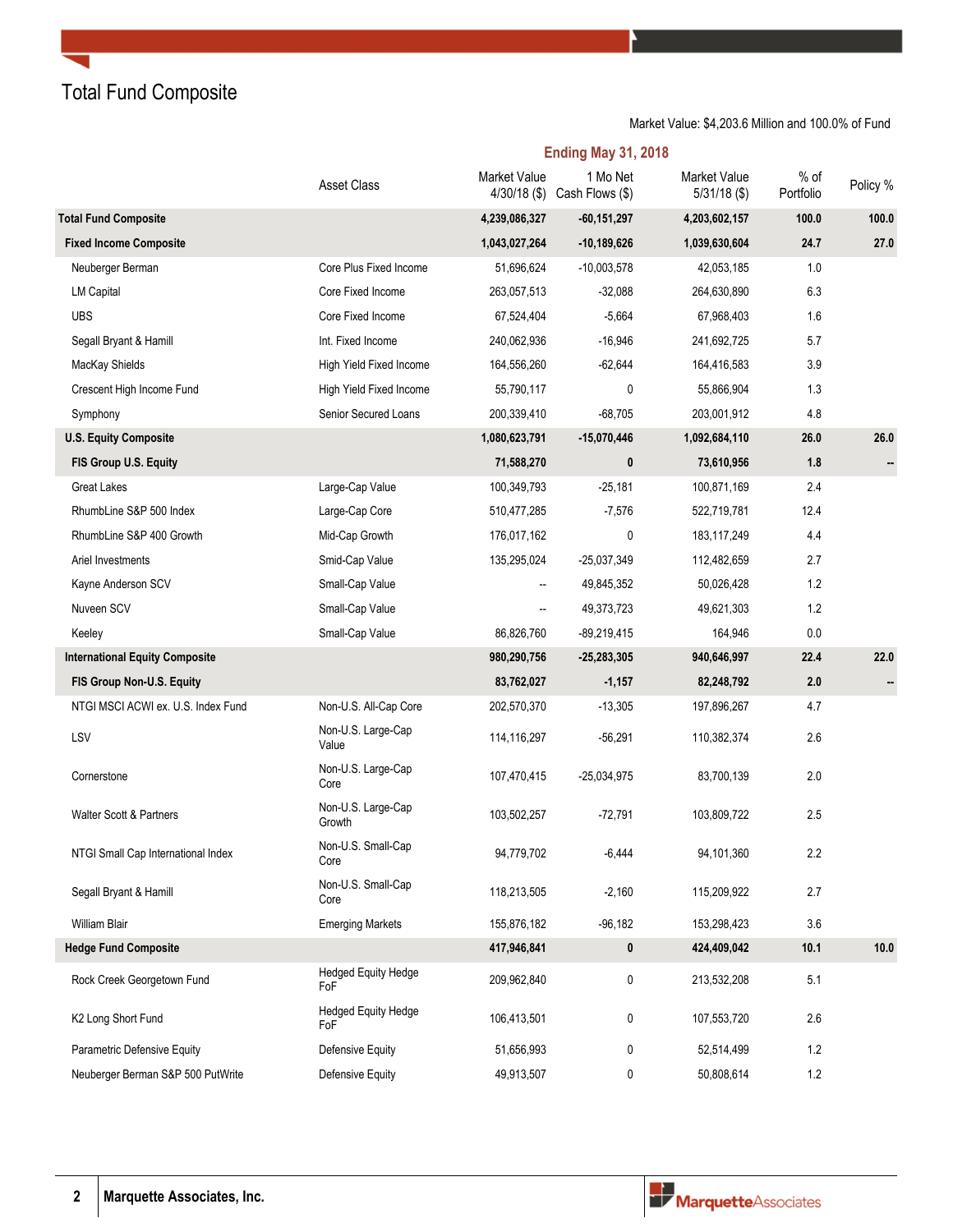# Total Fund Composite

#### Market Value: \$4,203.6 Million and 100.0% of Fund

|                                                   | Asset Class      | Market Value<br>$4/30/18$ (\$) | 1 Mo Net<br>Cash Flows (\$) | <b>Market Value</b><br>$5/31/18$ (\$) | $%$ of<br>Portfolio | Policy %       |
|---------------------------------------------------|------------------|--------------------------------|-----------------------------|---------------------------------------|---------------------|----------------|
| <b>Real Estate Composite</b>                      |                  | 428,441,656                    | $-11,601,737$               | 417,866,035                           | 9.9                 | 10.0           |
| <b>Open-End Real Estate Comp</b>                  |                  | 353,007,190                    | $\mathbf{0}$                | 354,033,307                           | 8.4                 |                |
| American Core Realty Fund, LLC                    | Core Real Estate | 92.967.612                     | 0                           | 92.967.612                            | 2.2                 |                |
| AFL-CIO Building Investment Trust                 | Core Real Estate | 124,681,588                    | 0                           | 124,681,588                           | 3.0                 |                |
| JPMorgan Strategic Property Fund                  | Core Real Estate | 135,357,990                    | 0                           | 136,384,107                           | 3.2                 |                |
| <b>Closed-End Real Estate Composite</b>           |                  | 75,434,465                     | $-11,601,737$               | 63,832,728                            | 1.5                 | $\sim$         |
| <b>Private Equity Composite</b>                   |                  | 193,741,351                    | $-2,256,735$                | 191,484,616                           | 4.6                 | 5.0            |
| <b>Fund of Funds Private Equity Composite</b>     |                  | 82,991,163                     | $-1,517,989$                | 81,473,174                            | 1.9                 | $\blacksquare$ |
| <b>Direct Investment Private Equity Composite</b> |                  | 110,750,188                    | -738,746                    | 110,011,442                           | 2.6                 | $\blacksquare$ |
| <b>Cash Accounts</b>                              |                  | 95,014,669                     | 4,250,553                   | 96,880,753                            | 2.3                 | 0.0            |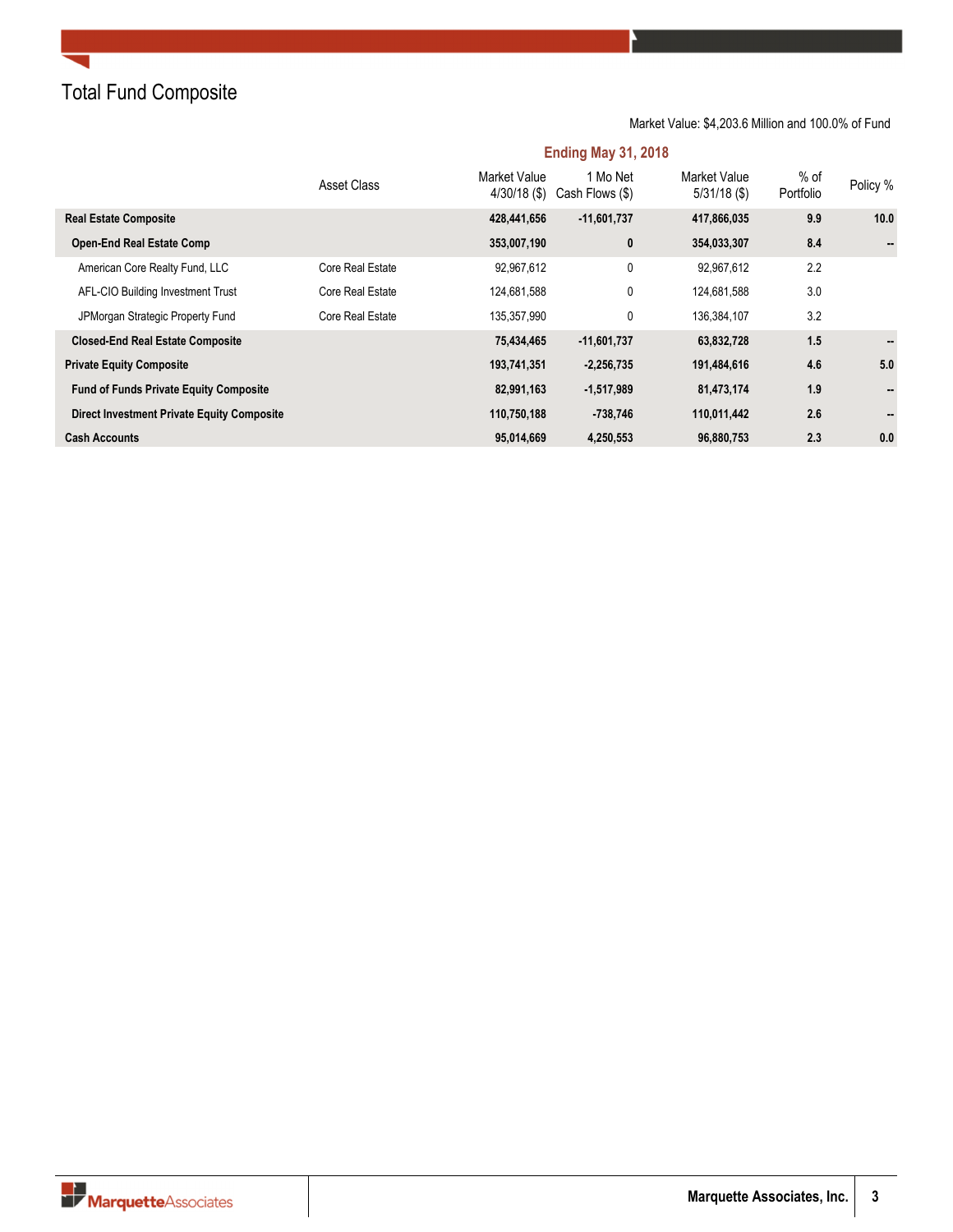# Investment Manager **Annualized Performance (Net of Fees)**

Market Value: \$4,203.6 Million and 100.0% of Fund

|                                           | 1 Mo    | 3 Mo    | <b>YTD</b> | 1 Yr                     | 2 Yrs                    | 3 Yrs                    | 4 Yrs | 5 Yrs |      | 7 Yrs 10 Yrs             | Inception                | Inception<br>Date |
|-------------------------------------------|---------|---------|------------|--------------------------|--------------------------|--------------------------|-------|-------|------|--------------------------|--------------------------|-------------------|
| <b>Total Fund Composite</b>               | 0.6     | 0.2     | 0.4        | 8.2                      | 10.0                     | 6.4                      | 6.5   | 7.6   | 7.3  | 5.6                      | ш,                       |                   |
| Policy Benchmark                          | 0.4     | $-0.1$  | 0.2        | 7.6                      | 9.2                      | 5.7                      | 5.8   | 7.0   | 6.7  | 4.6                      | --                       |                   |
| <b>Actuarial Rate</b>                     | 0.6     | 1.7     | 2.9        | 7.4                      | 7.4                      | 7.5                      | 7.5   | 7.5   | 7.5  | 7.7                      | $\overline{\phantom{a}}$ |                   |
| <b>Fixed Income Composite</b>             | 0.6     | 0.6     | $-0.3$     | 1.1                      | 3.1                      | 2.9                      | 2.9   | 3.0   | 3.7  | 4.4                      | н,                       |                   |
| <b>BBgBarc US Aggregate TR</b>            | 0.7     | 0.6     | $-1.5$     | $-0.4$                   | 0.6                      | 1.4                      | 1.8   | 2.0   | 2.5  | 3.7                      | $\overline{a}$           |                   |
| Neuberger Berman                          | 0.7     | 0.6     | $-1.6$     | $-0.5$                   | 0.5                      | 1.4                      | 1.8   | 2.1   | 2.7  | 4.2                      | 4.6                      | May-01            |
| <b>BBgBarc US Aggregate TR</b>            | 0.7     | 0.6     | $-1.5$     | $-0.4$                   | 0.6                      | 1.4                      | 1.8   | 2.0   | 2.5  | 3.7                      | 4.5                      | May-01            |
| <b>LM Capital</b>                         | 0.6     | 0.3     | $-1.8$     | $-1.0$                   | 0.3                      | 1.3                      | 1.8   | 2.0   | 2.6  | --                       | 3.8                      | Mar-09            |
| <b>BBgBarc US Aggregate TR</b>            | 0.7     | 0.6     | $-1.5$     | $-0.4$                   | 0.6                      | 1.4                      | 1.8   | 2.0   | 2.5  | 3.7                      | 3.6                      | Mar-09            |
| <b>UBS</b>                                | 0.6     | 0.5     | $-1.5$     | 0.0                      | 0.9                      | 1.4                      | 1.7   | 1.9   | 2.6  |                          | 2.8                      | $Jul-10$          |
| <b>BBgBarc US Aggregate TR</b>            | 0.7     | 0.6     | $-1.5$     | $-0.4$                   | 0.6                      | 1.4                      | 1.8   | 2.0   | 2.5  | 3.7                      | 2.7                      | $Jul-10$          |
| Segall Bryant & Hamill                    | 0.7     | 0.5     | $-0.9$     | $-0.5$                   | 0.4                      | 1.1                      | 1.4   | 1.5   | 2.2  |                          | 3.4                      | Apr-09            |
| <b>BBgBarc US Govt/Credit Int TR</b>      | 0.6     | 0.4     | $-0.9$     | $-0.7$                   | 0.3                      | 1.0                      | 1.3   | 1.4   | 1.9  | 3.1                      | $3.0\,$                  | Apr-09            |
| MacKay Shields                            | $-0.1$  | $-0.1$  | $-0.1$     | 2.9                      | 7.9                      | 5.4                      | 4.9   | 5.3   | 6.5  | $\overline{\phantom{a}}$ | 9.5                      | Apr-09            |
| <b>BBgBarc US High Yield TR</b>           | $0.0\,$ | 0.0     | $-0.2$     | 2.3                      | 7.8                      | 4.9                      | 4.1   | 4.9   | 6.1  | 7.8                      | 10.4                     | Apr-09            |
| BarCap Ba High Yield                      | $-0.4$  | $-0.8$  | $-1.8$     | 1.0                      | 5.4                      | 4.2                      | 4.2   | 4.8   | 6.0  | 8.1                      | 9.4                      | Apr-09            |
| Crescent High Income Fund                 | 0.1     | $-0.2$  | $-0.4$     | 1.7                      | $\qquad \qquad \qquad -$ | $\qquad \qquad \qquad -$ | --    | --    | --   | ÷                        | 6.0                      | <b>Jul-16</b>     |
| 50% BarCap HY / 50% CSFB Lev<br>Loans     | 0.1     | 0.5     | 1.0        | 3.4                      | 6.9                      | 4.5                      | 4.0   | 4.5   | 5.3  | 6.5                      | 7.0                      | $Jul-16$          |
| Symphony                                  | 1.3     | 1.7     | 3.0        | 4.4                      | 5.3                      | 4.2                      | 3.9   | 4.2   | 4.9  | --                       | 6.4                      | Aug-09            |
| Credit Suisse Leveraged Loans             | 0.2     | 1.0     | 2.3        | 4.5                      | 6.0                      | 4.2                      | 3.9   | 4.1   | 4.5  | 5.0                      | 6.0                      | $Aug-09$          |
| S&P/LSTA U.S. Leveraged Loan 100<br>Index | $0.0\,$ | 0.7     | 1.8        | 3.5                      | 5.1                      | 3.4                      | 3.0   | 3.2   | 3.9  | 4.9                      | 5.3                      | Aug-09            |
| <b>U.S. Equity Composite</b>              | 2.5     | 1.1     | 1.9        | 14.2                     | $15.2$                   | 9.0                      | 9.5   | 11.2  | 11.1 | 8.8                      | н.                       |                   |
| Wilshire 5000 Total Market                | 2.8     | 1.0     | 2.4        | 14.9                     | 16.4                     | 11.0                     | 11.1  | 12.9  | 12.6 | 9.2                      | --                       |                   |
| S&P 500                                   | 2.4     | 0.2     | 2.0        | 14.4                     | 15.9                     | 11.0                     | 11.2  | 13.0  | 12.9 | 9.1                      |                          |                   |
| Russell 2000                              | 6.1     | 8.4     | 6.9        | 20.8                     | 20.6                     | 11.0                     | 11.1  | 12.2  | 11.3 | 9.6                      |                          |                   |
| FIS Group U.S. Equity                     | 2.8     | 3.3     | 1.6        | $12.6$                   | $13.5$                   | 7.2                      | 8.2   | 10.6  | 10.2 | 8.9                      | 12.7                     | <b>Jul-10</b>     |
| FIS Group U.S. Equity Benchmark           | 3.7     | 4.6     | 2.9        | 14.6                     | 14.8                     | $8.8\,$                  | 9.5   | 11.5  | 11.3 | 8.9                      | 13.6                     | $Jul-10$          |
| <b>Great Lakes</b>                        | 0.5     | $-2.2$  | $-3.1$     | 9.2                      | 12.7                     | 8.3                      | 8.5   | 10.9  | 11.3 | 8.2                      | 10.3                     | Mar-91            |
| Russell 1000 Value                        | $0.6\,$ | $-0.8$  | $-1.9$     | 8.2                      | 11.4                     | 7.4                      | 7.8   | 10.1  | 10.9 | 7.4                      | 10.0                     | Mar-91            |
| RhumbLine S&P 500 Index                   | 2.4     | 0.2     | 2.1        | 14.3                     | 15.8                     | 11.0                     | 11.2  | 12.9  | 12.9 | $\frac{1}{2}$            | 10.4                     | Aug-08            |
| S&P 500                                   | 2.4     | 0.2     | 2.0        | 14.4                     | 15.9                     | 11.0                     | 11.2  | 13.0  | 12.9 | 9.1                      | 10.3                     | Aug-08            |
| RhumbLine S&P 400 Growth                  | 4.0     | 3.9     | 4.3        | $\overline{\phantom{a}}$ | $\qquad \qquad -$        | $\frac{1}{2}$            |       |       |      | 4                        | 11.7                     | Sep-17            |
| S&P 400 MidCap Growth                     | 4.0     | $3.9\,$ | 4.3        | 16.5                     | 16.7                     | 10.8                     | 11.7  | 12.5  | 11.6 | 10.4                     | 11.6                     | Sep-17            |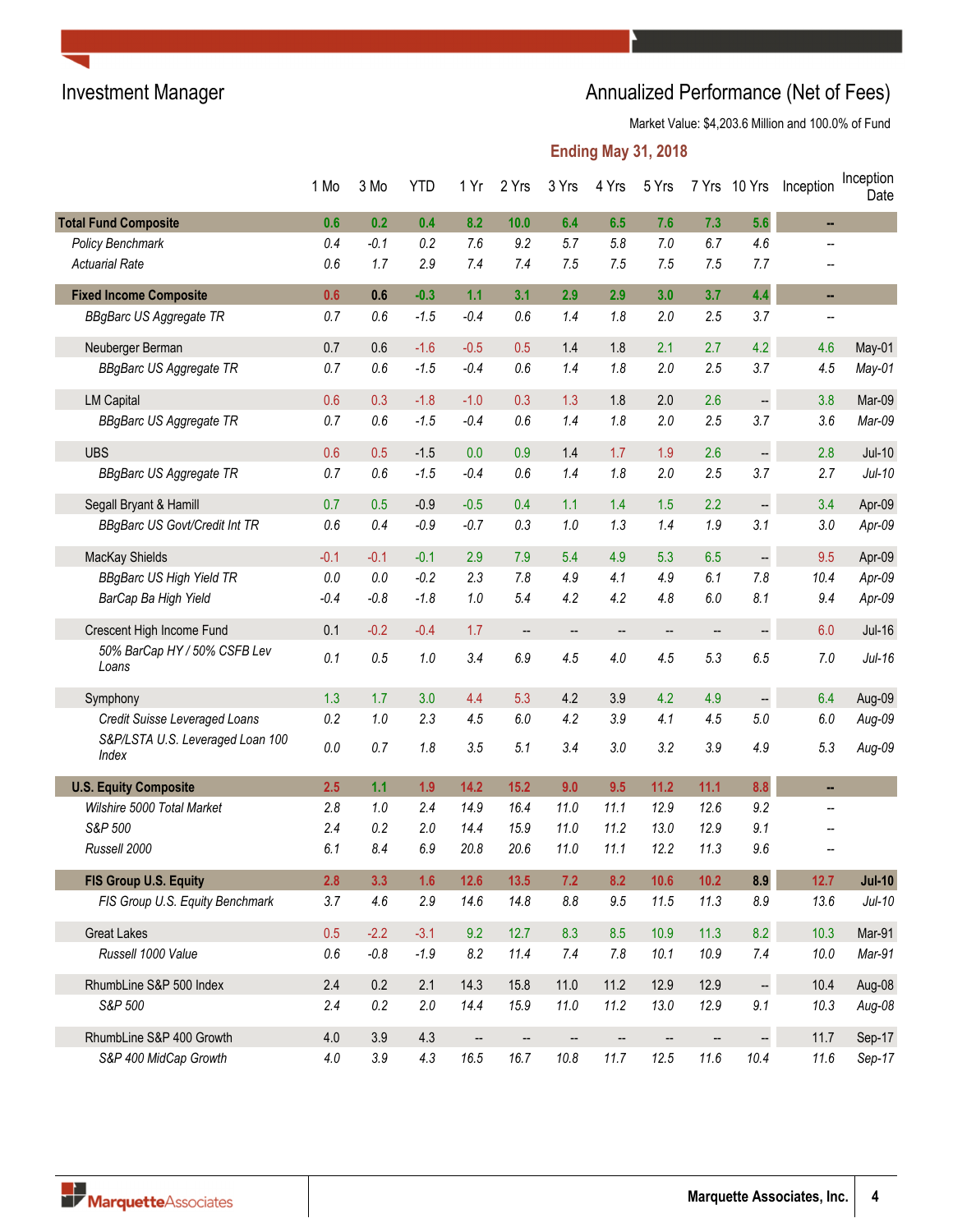# Investment Manager **Annualized Performance (Net of Fees)** Annualized Performance (Net of Fees)

Market Value: \$4,203.6 Million and 100.0% of Fund

|                                               | 1 Mo                     | 3 Mo                     | <b>YTD</b>        | 1 Yr                     | 2 Yrs                    | 3 Yrs  | 4 Yrs                    | 5 Yrs                    |                   | 7 Yrs 10 Yrs         | Inception                | Inception<br>Date |
|-----------------------------------------------|--------------------------|--------------------------|-------------------|--------------------------|--------------------------|--------|--------------------------|--------------------------|-------------------|----------------------|--------------------------|-------------------|
| Ariel Investments                             | 1.5                      | $-2.8$                   | 0.5               | 11.3                     | 14.4                     | 6.8    | 10.1                     | 12.3                     | 11.3              | 10.7                 | 12.7                     | Jun-84            |
| Russell 2500 Value                            | 4.1                      | 6.4                      | 2.5               | 13.8                     | 14.9                     | 9.2    | 8.5                      | 10.4                     | 10.6              | 9.0                  | $\overline{\phantom{a}}$ | $Jun-84$          |
| Kayne Anderson SCV                            | --                       | $\overline{\phantom{a}}$ | --                | --                       | --                       | --     | $\overline{\phantom{a}}$ | --                       | --                | $\ddot{\phantom{0}}$ | $\overline{\phantom{a}}$ | May-18            |
| Russell 2000 Value                            | 5.8                      | 9.0                      | 4.8               | 16.4                     | 18.7                     | 11.0   | 9.5                      | 11.0                     | 10.6              | 8.7                  | $\overline{\phantom{a}}$ | $May-18$          |
| Nuveen SCV                                    | $\overline{\phantom{a}}$ | --                       | $\qquad \qquad -$ | $\overline{\phantom{a}}$ | $\qquad \qquad -$        | --     | $\overline{\phantom{a}}$ | $\overline{\phantom{a}}$ | --                | $\ddot{\phantom{0}}$ | $\overline{\phantom{a}}$ | May-18            |
| Russell 2000 Value                            | 5.8                      | 9.0                      | 4.8               | 16.4                     | 18.7                     | 11.0   | 9.5                      | 11.0                     | 10.6              | 8.7                  | $\overline{\phantom{a}}$ | $May-18$          |
| Keeley                                        | 2.9                      | 5.6                      | 2.9               | 12.8                     | 13.1                     | 6.2    | 5.5                      | 7.5                      | 9.8               | 6.9                  | 11.5                     | Dec-92            |
| Keeley SCV Custom Benchmark                   | 5.8                      | 9.0                      | 4.8               | 16.4                     | 18.7                     | 11.0   | 9.5                      | 11.0                     | 10.6              | 7.8                  | 10.9                     | Dec-92            |
| <b>International Equity Composite</b>         | $-1.5$                   | $-1.6$                   | $-1.2$            | 12.2                     | 14.8                     | 7.1    | 5.5                      | 7.4                      | 5.7               | 5.1                  | a.                       |                   |
| MSCI ACWI ex USA                              | $-2.3$                   | $-2.5$                   | $-1.9$            | 9.7                      | 13.9                     | 4.7    | 3.3                      | 5.5                      | 3.9               | 1.9                  | Щ.                       |                   |
| <b>MSCI EAFE</b>                              | $-2.2$                   | $-1.8$                   | $-1.5$            | 8.0                      | 12.1                     | 4.3    | 3.1                      | 5.9                      | 4.9               | 2.1                  | $\overline{\phantom{a}}$ |                   |
| FIS Group Non-U.S. Equity                     | $-1.8$                   | $-2.5$                   | $-1.6$            | 12.7                     | 10.0                     | 5.6    | 4.4                      | 7.2                      | u,                |                      | 8.8                      | Aug-12            |
| FIS Group Non-U.S. Equity<br><b>Benchmark</b> | $-2.1$                   | $-2.5$                   | $-1.3$            | 11.5                     | 14.5                     | 5.9    | 4.2                      | 6.7                      | --                |                      | 8.7                      | Aug-12            |
| NTGI MSCI ACWI ex. U.S. Index Fund            | $-2.3$                   | $-2.4$                   | $-1.9$            | 9.7                      | 14.1                     | 5.0    | 3.6                      | 5.7                      | 4.1               | $\ddot{\phantom{0}}$ | 8.6                      | Oct-08            |
| MSCI ACWI ex USA                              | $-2.3$                   | $-2.5$                   | $-1.9$            | 9.7                      | 13.9                     | 4.7    | 3.3                      | 5.5                      | 3.9               | 1.9                  | 8.3                      | Oct-08            |
| LSV                                           | $-3.3$                   | $-3.1$                   | $-2.7$            | 7.8                      | 13.6                     | 6.8    | 4.7                      | 7.6                      | 5.9               | 3.4                  | 5.9                      | Apr-05            |
| <b>MSCI EAFE Value</b>                        | $-4.3$                   | $-3.8$                   | $-3.4$            | 5.9                      | 12.0                     | 2.7    | 1.2                      | 4.8                      | 3.9               | 1.3                  | 4.3                      | Apr-05            |
| Cornerstone                                   | 1.3                      | 3.5                      | 3.0               | 14.4                     | 14.0                     | 8.6    | 7.2                      | 8.6                      | 7.1               | 5.3                  | 7.4                      | Nov-04            |
| <b>MSCI EAFE</b>                              | $-2.2$                   | $-1.8$                   | $-1.5$            | 8.0                      | 12.1                     | 4.3    | 3.1                      | 5.9                      | 4.9               | 2.1                  | 5.2                      | Nov-04            |
| Walter Scott & Partners                       | 0.2                      | 0.3                      | $-0.3$            | 8.5                      | 13.2                     | 7.3    | 6.3                      | 6.8                      | 5.7               | 4.1                  | 6.9                      | Nov-04            |
| <b>MSCI EAFE</b>                              | $-2.2$                   | $-1.8$                   | $-1.5$            | 8.0                      | 12.1                     | 4.3    | 3.1                      | 5.9                      | 4.9               | 2.1                  | 5.2                      | $Nov-04$          |
| <b>MSCI EAFE Growth</b>                       | $-0.2$                   | 0.1                      | 0.2               | 10.0                     | 12.2                     | 5.9    | 4.9                      | 7.0                      | 5.7               | 2.8                  | 6.0                      | $Nov-04$          |
| NTGI Small Cap International Index            | $-0.7$                   | $-0.2$                   | 0.4               | 14.1                     | 14.9                     | 9.6    | 7.1                      | 9.8                      | 7.2               | $\ddot{\phantom{0}}$ | 13.2                     | Oct-08            |
| MSCI World ex USA Small Cap                   | $-0.7$                   | $-0.3$                   | 0.3               | 14.2                     | 14.9                     | 9.5    | 7.0                      | 9.8                      | 7.1               | 5.4                  | 13.0                     | Oct-08            |
| Segall Bryant & Hamill                        | $-2.5$                   | $-2.2$                   | $-1.1$            | 13.7                     | $\overline{\phantom{m}}$ | $\sim$ | $\sim$                   | $\overline{\phantom{a}}$ | $\qquad \qquad -$ | $\ddot{\phantom{0}}$ | 16.4                     | Sep-16            |
| MSCI EAFE Small Cap                           | $-1.0$                   | $-0.7$                   | 0.6               | 14.7                     | 15.7                     | 10.3   | 8.2                      | 10.9                     | 8.4               | 6.1                  | 17.1                     | Sep-16            |
| <b>William Blair</b>                          | $-1.7$                   | $-4.3$                   | $-3.3$            | 18.9                     | 20.3                     | 6.7    | 6.3                      | 6.5                      | 5.2               | 2.7                  | 8.6                      | $Jul-05$          |
| <b>MSCI Emerging Markets IMI</b>              | $-3.4$                   | $-5.5$                   | $-2.5$            | 14.0                     | 20.0                     | 5.8    | 4.5                      | 4.4                      | 1.8               | 1.9                  | 7.5                      | $Jul-05$          |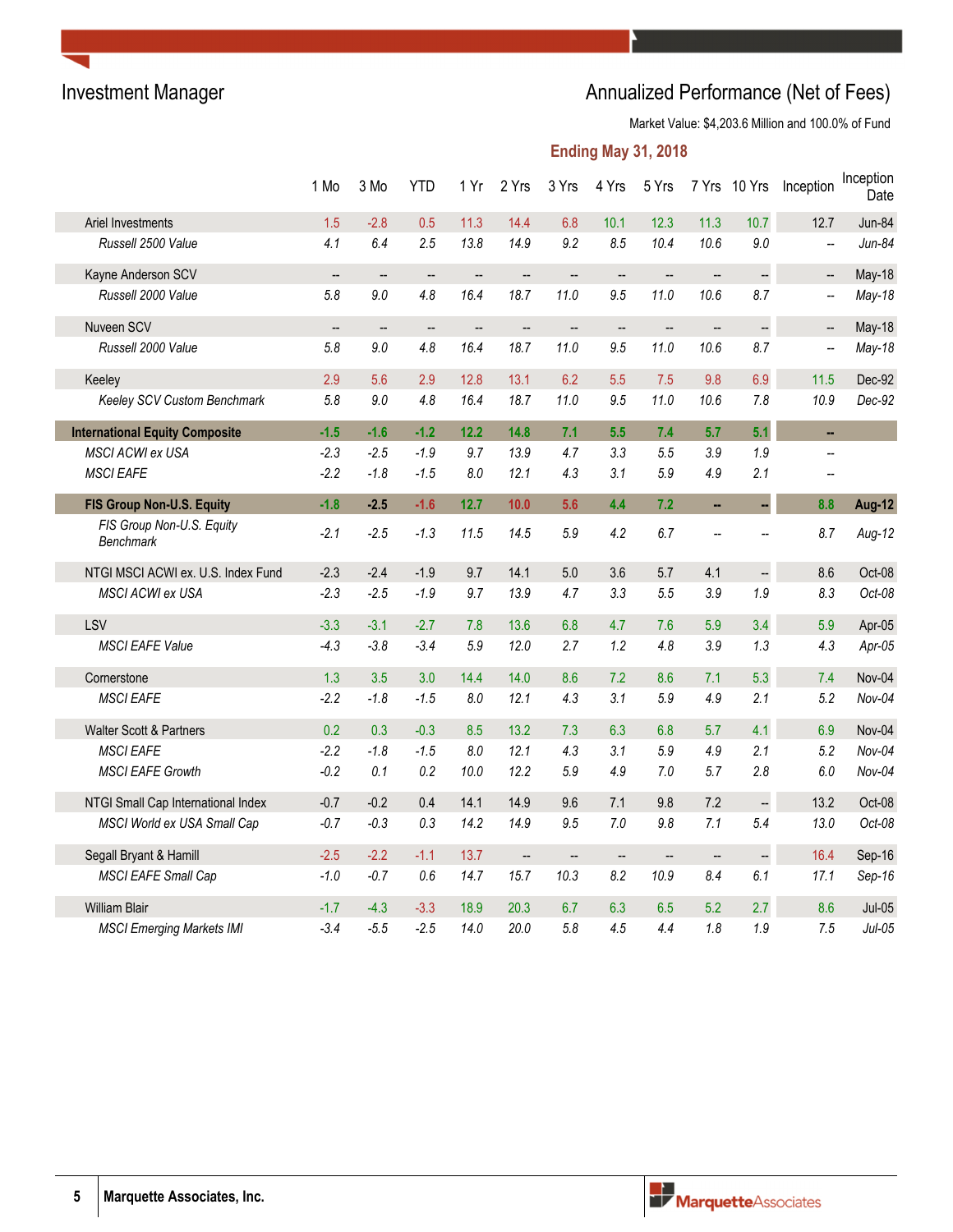# Investment Manager **Annualized Performance (Net of Fees)**

Market Value: \$4,203.6 Million and 100.0% of Fund

|                                   | 1 Mo | 3 Mo   | <b>YTD</b> | 1 Yr                     | 2 Yrs                    | 3 Yrs                    | 4 Yrs                    | 5 Yrs                    |                          | 7 Yrs 10 Yrs         | Inception                | Inception<br>Date |
|-----------------------------------|------|--------|------------|--------------------------|--------------------------|--------------------------|--------------------------|--------------------------|--------------------------|----------------------|--------------------------|-------------------|
| <b>Hedge Fund Composite</b>       | 1.5  | 1.1    | 1.2        | 5.0                      | 7.6                      | 2.4                      | 4.6                      | 5.6                      | 5.5                      | н.                   | $\sim$                   |                   |
| <b>HFRX Equity Hedge Index</b>    | 0.3  | $-0.9$ | 0.9        | 7.9                      | 6.7                      | 1.7                      | 2.5                      | 2.8                      | 1.4                      | $-0.5$               | $\overline{\phantom{a}}$ |                   |
| Rock Creek Georgetown Fund        | 1.7  | 1.2    | 2.2        | 5.3                      | 8.6                      | 3.4                      | 5.4                      | 6.0                      | 6.1                      | $\ddot{\phantom{1}}$ | 6.1                      | Jan-09            |
| <b>HFRX Equity Hedge Index</b>    | 0.3  | $-0.9$ | 0.9        | 7.9                      | 6.7                      | 1.7                      | 2.5                      | 2.8                      | 1.4                      | $-0.5$               | 2.7                      | $Jan-09$          |
| K2 Long Short Fund                | 1.1  | 0.7    | 1.0        | 4.5                      | 6.2                      | 1.2                      | 3.6                      | 5.0                      | 4.8                      | $\ddot{\phantom{1}}$ | 5.0                      | Jan-09            |
| <b>HFRX Equity Hedge Index</b>    | 0.3  | $-0.9$ | 0.9        | 7.9                      | 6.7                      | 1.7                      | 2.5                      | 2.8                      | 1.4                      | $-0.5$               | 2.7                      | $Jan-09$          |
| Parametric Defensive Equity       | 1.7  | 1.1    | 0.5        | $\overline{\phantom{a}}$ | $\overline{\phantom{a}}$ | $\overline{\phantom{a}}$ | $\overline{\phantom{a}}$ | $\overline{\phantom{a}}$ | $\overline{\phantom{a}}$ | --                   | 5.0                      | $Jul-17$          |
| 50% S&P 500/50% 91 Day T-Bill     | 1.3  | 0.3    | 1.4        | 7.8                      | 8.2                      | 5.8                      | 5.8                      | 6.6                      | 6.6                      | 4.9                  | 6.2                      | $Jul-17$          |
| Neuberger Berman S&P 500 PutWrite | 1.8  | 1.2    | $-1.4$     | --                       | $\overline{\phantom{a}}$ | $\overline{\phantom{a}}$ | $\overline{\phantom{a}}$ | --                       | $\overline{\phantom{a}}$ | --                   | 1.6                      | Aug-17            |
| <b>CBOE Put Write Index</b>       | 2.0  | 2.7    | 1.4        | 6.2                      | 9.8                      | 7.6                      | 6.8                      | 8.0                      | 7.7                      | 6.2                  | 4.5                      | $Aug-17$          |
| <b>Real Estate Composite</b>      | 0.2  | 1.6    | 2.1        | 7.0                      | 6.9                      | 8.9                      | 9.8                      | 10.4                     | 10.7                     | 3.4                  | ш.                       |                   |
| <b>NPI</b>                        | 0.0  | 0.6    | 1.7        | 5.9                      | 6.5                      | 8.0                      | 9.2                      | 9.6                      | 10.1                     | 6.1                  | $\overline{\phantom{a}}$ |                   |
| <b>Open-End Real Estate Comp</b>  | 0.3  | 1.9    | 2.5        | 6.8                      | 6.7                      | 8.7                      | 9.5                      | 10.3                     | 10.8                     | 4.0                  | ш.                       |                   |
| <b>NFI</b>                        | 0.0  | 0.7    | 2.0        | 6.1                      | 6.6                      | 8.2                      | 9.4                      | 9.9                      | 10.3                     | 4.2                  | $\overline{\phantom{a}}$ |                   |
| American Core Realty Fund, LLC    | 0.0  | 2.0    | 2.0        | 7.1                      | 6.4                      | 8.3                      | 9.2                      | 9.8                      | 10.2                     | 3.8                  | 6.3                      | Nov-03            |
| <b>NFI</b>                        | 0.0  | 0.7    | 2.0        | 6.1                      | 6.6                      | 8.2                      | 9.4                      | 9.9                      | 10.3                     | 4.2                  | 7.2                      | $Nov-03$          |
| AFL-CIO Building Investment Trust | 0.0  | 2.1    | 2.1        | 6.1                      | 5.6                      | 8.3                      | 8.8                      | 9.5                      | 10.0                     | 4.1                  | 6.3                      | Jun-02            |
| <b>NFI</b>                        | 0.0  | 0.7    | 2.0        | 6.1                      | 6.6                      | 8.2                      | 9.4                      | 9.9                      | 10.3                     | 4.2                  | 7.2                      | $Jun-02$          |
| JPMorgan Strategic Property Fund  | 0.8  | 1.6    | 3.1        | 7.2                      | 7.0                      | 8.3                      | 9.2                      | 10.1                     | 10.7                     | 4.8                  | 8.0                      | $Jun-02$          |
| <b>NFI</b>                        | 0.0  | 0.7    | 2.0        | 6.1                      | 6.6                      | 8.2                      | 9.4                      | 9.9                      | 10.3                     | 4.2                  | 7.2                      | $Jun-02$          |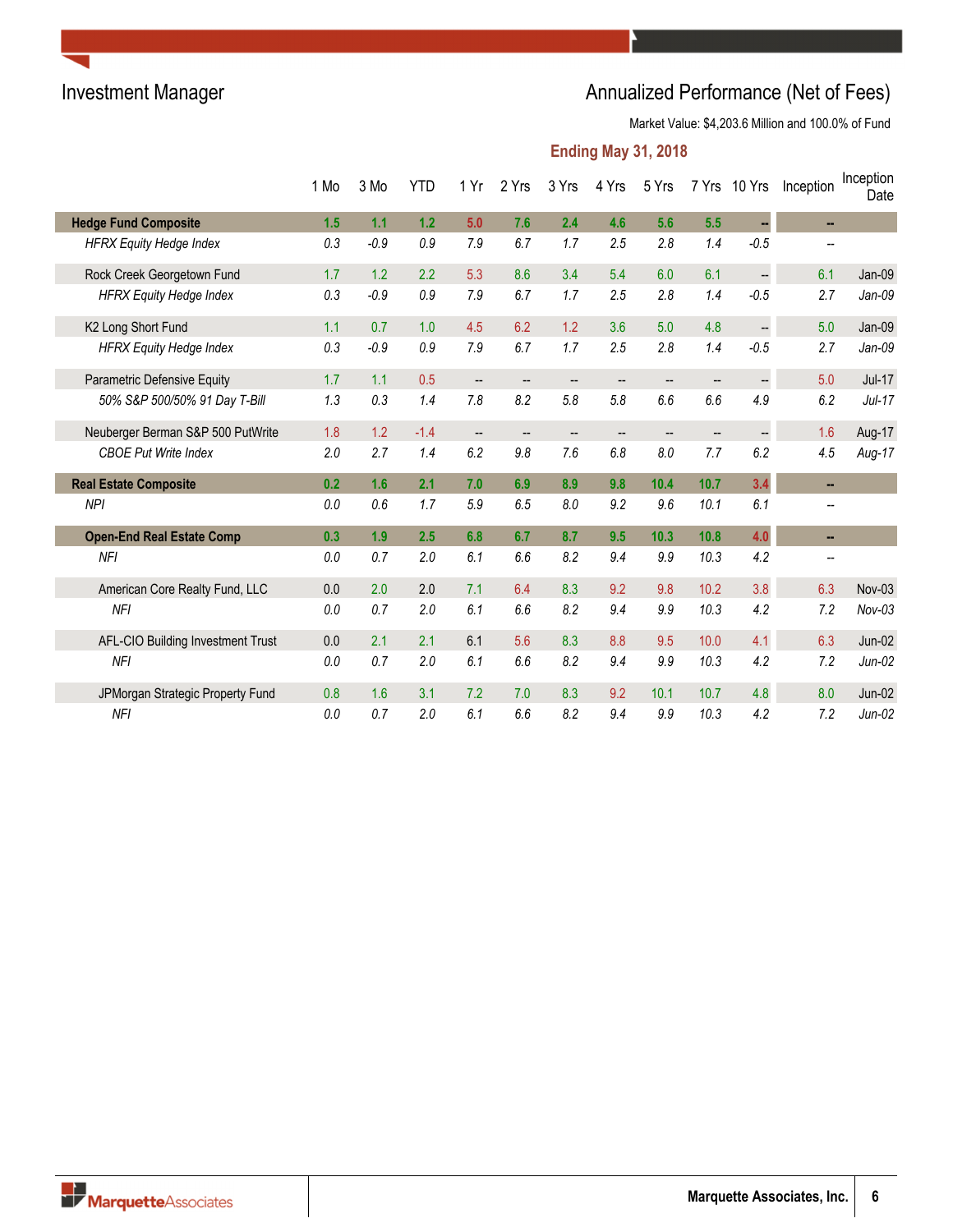# Investment Manager **Investment Manager** Calendar Performance (Net of Fees)

Market Value: \$4,203.6 Million and 100.0% of Fund

|                                           | <b>Ending May 31, 2018</b> |         |      |                   |         |                          |                          |         |                          |                          |                          |
|-------------------------------------------|----------------------------|---------|------|-------------------|---------|--------------------------|--------------------------|---------|--------------------------|--------------------------|--------------------------|
|                                           | <b>YTD</b>                 | 2017    | 2016 | 2015              | 2014    | 2013                     | 2012                     | 2011    | 2010                     | 2009                     | 2008                     |
| <b>Total Fund Composite</b>               | 0.4                        | 15.2    | 6.6  | 2.1               | 5.1     | 16.1                     | 12.8                     | 0.1     | 14.2                     | 19.6                     | $-28.6$                  |
| Policy Benchmark                          | 0.2                        | 14.5    | 6.4  | 0.6               | 5.8     | 14.3                     | 11.4                     | $-0.4$  | 12.8                     | 13.2                     | $-26.7$                  |
| <b>Actuarial Rate</b>                     | 2.9                        | 7.5     | 7.5  | 7.5               | 7.5     | 7.5                      | 7.5                      | $8.0\,$ | $\pmb{8.0}$              | 8.0                      | $8.0\,$                  |
| <b>Fixed Income Composite</b>             | $-0.3$                     | 4.0     | 6.5  | 0.6               | 4.3     | 0.4                      | 7.0                      | 6.7     | 8.0                      | 10.6                     | $-4.6$                   |
| <b>BBgBarc US Aggregate TR</b>            | $-1.5$                     | 3.5     | 2.6  | $0.5\,$           | $6.0\,$ | $-2.0$                   | 4.2                      | 7.8     | $6.5\,$                  | 5.9                      | 5.2                      |
| Neuberger Berman                          | $-1.6$                     | 3.5     | 2.8  | 0.6               | 6.2     | $-2.0$                   | 5.4                      | 7.6     | 8.7                      | 13.0                     | $-1.7$                   |
| <b>BBgBarc US Aggregate TR</b>            | $-1.5$                     | 3.5     | 2.6  | 0.5               | $6.0\,$ | $-2.0$                   | 4.2                      | 7.8     | 6.5                      | 5.9                      | 5.2                      |
| <b>LM Capital</b>                         | $-1.8$                     | 3.3     | 2.2  | 1.5               | 5.5     | $-1.7$                   | 5.3                      | 7.3     | 6.2                      | $\overline{\phantom{a}}$ | $\overline{\phantom{a}}$ |
| <b>BBgBarc US Aggregate TR</b>            | $-1.5$                     | 3.5     | 2.6  | 0.5               | $6.0\,$ | $-2.0$                   | 4.2                      | 7.8     | 6.5                      | 5.9                      | 5.2                      |
| <b>UBS</b>                                | $-1.5$                     | 4.2     | 2.5  | $-0.1$            | 5.9     | $-1.9$                   | 5.4                      | 7.3     | $\overline{\phantom{a}}$ | $\qquad \qquad -$        | $\overline{\phantom{a}}$ |
| <b>BBgBarc US Aggregate TR</b>            | $-1.5$                     | 3.5     | 2.6  | $0.5\,$           | $6.0\,$ | $-2.0$                   | 4.2                      | $7.8$   | $6.5\,$                  | 5.9                      | 5.2                      |
| Segall Bryant & Hamill                    | $-0.9$                     | 2.3     | 2.1  | 1.3               | 3.4     | $-0.8$                   | 4.7                      | 6.3     | 6.7                      | $\overline{\phantom{a}}$ | $\overline{\phantom{a}}$ |
| <b>BBgBarc US Govt/Credit Int TR</b>      | $-0.9$                     | 2.1     | 2.1  | 1.1               | 3.1     | $-0.9$                   | 3.9                      | 5.8     | 5.9                      | 5.2                      | 5.1                      |
| MacKay Shields                            | $-0.1$                     | 7.4     | 16.2 | $-1.0$            | 2.1     | 6.4                      | 13.9                     | 6.6     | 12.4                     | $\overline{\phantom{a}}$ |                          |
| <b>BBgBarc US High Yield TR</b>           | $-0.2$                     | 7.5     | 17.1 | $-4.5$            | 2.5     | 7.4                      | 15.8                     | $5.0\,$ | 15.1                     | 58.2                     | $-26.2$                  |
| BarCap Ba High Yield                      | $-1.8$                     | 7.3     | 12.8 | $-1.0$            | 5.4     | 5.1                      | 14.6                     | 6.8     | 14.6                     | 46.1                     | $-17.5$                  |
| Crescent High Income Fund                 | $-0.4$                     | 5.5     | --   | --                | --      | $\overline{\phantom{a}}$ | --                       | --      |                          | $\overline{\phantom{a}}$ |                          |
| 50% BarCap HY / 50% CSFB Lev Loans        | $1.0\,$                    | $5.9\,$ | 13.5 | $-2.4$            | 2.3     | $6.8\,$                  | 12.6                     | 3.4     | 12.5                     | 51.5                     | $-27.3$                  |
| Symphony                                  | 3.0                        | 3.2     | 8.2  | 1.2               | 1.8     | 7.2                      | 9.7                      | 3.8     | 11.7                     | $\overline{\phantom{a}}$ |                          |
| Credit Suisse Leveraged Loans             | 2.3                        | 4.2     | 9.9  | $-0.4$            | 2.1     | 6.2                      | 9.4                      | 1.8     | 10.0                     | 44.9                     | $-28.8$                  |
| S&P/LSTA U.S. Leveraged Loan 100<br>Index | 1.8                        | 3.3     | 10.9 | $-2.8$            | 1.0     | $5.0\,$                  | 10.5                     | 0.6     | 9.7                      | 52.2                     | $-28.2$                  |
| <b>U.S. Equity Composite</b>              | 1.9                        | 19.8    | 11.3 | $-0.7$            | 8.6     | 33.6                     | 16.2                     | 0.4     | 20.5                     | 34.2                     | $-38.7$                  |
| Wilshire 5000 Total Market                | 2.4                        | 21.0    | 13.4 | 0.7               | 12.7    | 33.1                     | 16.1                     | $1.0$   | 17.2                     | 28.3                     | $-37.2$                  |
| S&P 500                                   | 2.0                        | 21.8    | 12.0 | 1.4               | 13.7    | 32.4                     | 16.0                     | 2.1     | 15.1                     | 26.5                     | $-37.0$                  |
| Russell 2000                              | 6.9                        | 14.6    | 21.3 | $-4.4$            | 4.9     | 38.8                     | 16.3                     | $-4.2$  | 26.9                     | 27.2                     | $-33.8$                  |
| FIS Group U.S. Equity                     | 1.6                        | 13.8    | 14.1 | $-2.7$            | 10.0    | 35.3                     | 13.4                     | $-0.5$  | 19.7                     | 33.4                     | ÷                        |
| FIS Group U.S. Equity Benchmark           | 2.9                        | 13.8    | 16.5 | $-1.6$            | $9.8\,$ | 35.2                     | 16.8                     | $-1.3$  | 21.4                     | 28.0                     | $-35.6$                  |
| <b>Great Lakes</b>                        | $-3.1$                     | 18.3    | 15.4 | $-1.4$            | 11.4    | 34.9                     | 13.5                     | 4.8     | 17.7                     | 22.5                     | $-37.2$                  |
| Russell 1000 Value                        | $-1.9$                     | 13.7    | 17.3 | $-3.8$            | 13.5    | 32.5                     | 17.5                     | $0.4\,$ | 15.5                     | 19.7                     | $-36.8$                  |
| RhumbLine S&P 500 Index                   | 2.1                        | 21.6    | 11.8 | 1.6               | 13.6    | 32.3                     | 16.3                     | 2.4     | 14.8                     | 26.6                     | --                       |
| S&P 500                                   | 2.0                        | 21.8    | 12.0 | 1.4               | 13.7    | 32.4                     | 16.0                     | 2.1     | 15.1                     | 26.5                     | $-37.0$                  |
| RhumbLine S&P 400 Growth                  | 4.3                        | --      |      | $\qquad \qquad -$ | --      |                          | $\overline{\phantom{a}}$ | --      |                          | $\qquad \qquad -$        | $\frac{1}{2}$            |
| S&P 400 MidCap Growth                     | 4.3                        | 19.9    | 14.8 | $2.0\,$           | $7.6\,$ | 32.8                     | 17.3                     | $-0.9$  | $30.6\,$                 | 41.1                     | $-37.6$                  |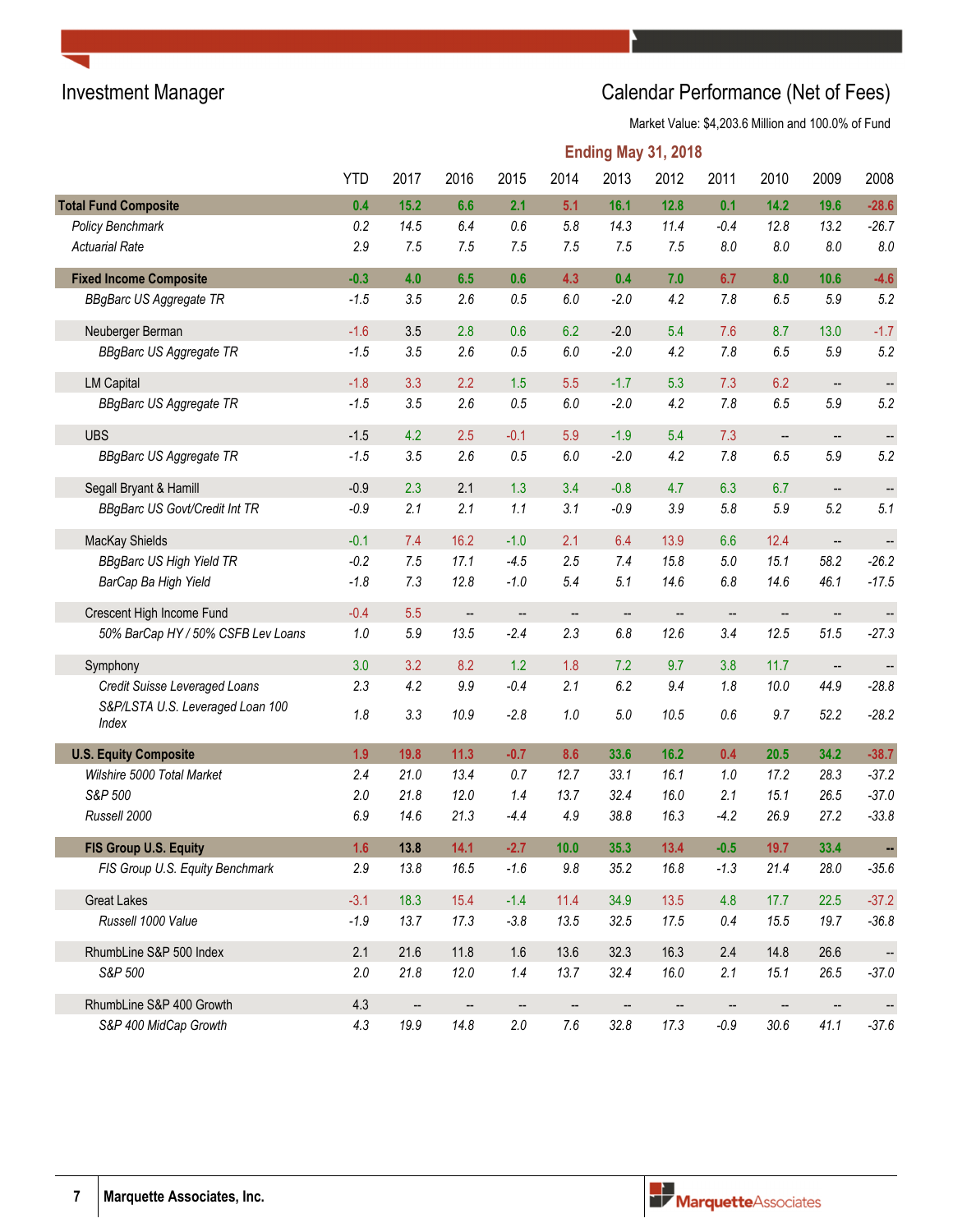# Investment Manager **Investment Manager** Calendar Performance (Net of Fees)

Market Value: \$4,203.6 Million and 100.0% of Fund

|                                       |                          |                          |                          |                          |                          | <b>Ending May 31, 2018</b> |                          |                          |                          |                          |                          |
|---------------------------------------|--------------------------|--------------------------|--------------------------|--------------------------|--------------------------|----------------------------|--------------------------|--------------------------|--------------------------|--------------------------|--------------------------|
|                                       | <b>YTD</b>               | 2017                     | 2016                     | 2015                     | 2014                     | 2013                       | 2012                     | 2011                     | 2010                     | 2009                     | 2008                     |
| Ariel Investments                     | 0.5                      | 17.1                     | 12.9                     | $-2.5$                   | 13.2                     | 43.5                       | 20.0                     | $-9.3$                   | 26.1                     | 65.7                     | $-46.8$                  |
| Russell 2500 Value                    | 2.5                      | 10.4                     | 25.2                     | $-5.5$                   | 7.1                      | 33.3                       | 19.2                     | $-3.4$                   | 24.8                     | 27.7                     | $-32.0$                  |
| Kayne Anderson SCV                    | $\overline{\phantom{a}}$ | $\overline{\phantom{a}}$ | --                       | $\overline{\phantom{a}}$ | $\overline{\phantom{a}}$ | --                         | $\overline{\phantom{a}}$ | $\overline{\phantom{a}}$ | $\overline{\phantom{a}}$ | $\overline{\phantom{a}}$ | $\ddot{\phantom{1}}$     |
| Russell 2000 Value                    | 4.8                      | 7.8                      | 31.7                     | $-7.5$                   | 4.2                      | 34.5                       | 18.0                     | $-5.5$                   | 24.5                     | 20.6                     | $-28.9$                  |
| Nuveen SCV                            | $\overline{\phantom{a}}$ | $\overline{\phantom{a}}$ | --                       | $\overline{\phantom{a}}$ | $\qquad \qquad \qquad -$ | --                         | $\overline{\phantom{a}}$ | --                       | --                       | $\overline{\phantom{a}}$ | $\qquad \qquad -$        |
| Russell 2000 Value                    | 4.8                      | 7.8                      | 31.7                     | $-7.5$                   | 4.2                      | 34.5                       | 18.0                     | $-5.5$                   | 24.5                     | 20.6                     | $-28.9$                  |
| Keeley                                | 2.9                      | 6.5                      | 20.2                     | $-7.6$                   | 1.5                      | 37.3                       | 28.2                     | $-3.9$                   | 26.8                     | 38.3                     | $-45.1$                  |
| Keeley SCV Custom Benchmark           | 4.8                      | 7.8                      | 31.7                     | $-7.5$                   | 4.2                      | 34.5                       | 18.0                     | $-5.5$                   | 24.5                     | 29.2                     | $-38.4$                  |
| <b>International Equity Composite</b> | $-1.2$                   | 32.2                     | 2.6                      | $-1.1$                   | $-2.9$                   | 17.6                       | 18.3                     | $-13.8$                  | 15.3                     | 41.6                     | $-36.6$                  |
| MSCI ACWI ex USA                      | $-1.9$                   | 27.2                     | 4.5                      | $-5.7$                   | $-3.9$                   | 15.3                       | 16.8                     | $-13.7$                  | 11.2                     | 41.4                     | $-45.5$                  |
| <b>MSCI EAFE</b>                      | $-1.5$                   | 25.0                     | $1.0\,$                  | $-0.8$                   | $-4.9$                   | 22.8                       | 17.3                     | $-12.1$                  | 7.8                      | 31.8                     | $-43.4$                  |
| FIS Group Non-U.S. Equity             | $-1.6$                   | 29.4                     | $-3.8$                   | 3.8                      | $-5.1$                   | 25.2                       | ä,                       | ä,                       | ä,                       | u,                       | ÷,                       |
| FIS Group Non-U.S. Equity Benchmark   | $-1.3$                   | 29.2                     | 2.7                      | $-2.2$                   | $-4.6$                   | 20.5                       | Ξ.                       | --                       | $\overline{\phantom{a}}$ | --                       | $\overline{\phantom{a}}$ |
| NTGI MSCI ACWI ex. U.S. Index Fund    | $-1.9$                   | 27.4                     | 4.8                      | $-5.3$                   | $-3.7$                   | 15.6                       | 17.1                     | $-13.5$                  | 11.3                     | 41.6                     | $\ddot{\phantom{1}}$     |
| <b>MSCI ACWI ex USA</b>               | $-1.9$                   | 27.2                     | 4.5                      | $-5.7$                   | $-3.9$                   | 15.3                       | 16.8                     | $-13.7$                  | 11.2                     | 41.4                     | $-45.5$                  |
| LSV                                   | $-2.7$                   | 25.7                     | 6.3                      | 3.4                      | $-7.6$                   | 25.8                       | 17.2                     | $-12.0$                  | 12.0                     | 34.5                     | $-44.4$                  |
| <b>MSCI EAFE Value</b>                | $-3.4$                   | 21.4                     | $5.0\,$                  | $-5.7$                   | $-5.4$                   | 23.0                       | 17.7                     | $-12.2$                  | 3.2                      | 34.2                     | $-44.1$                  |
| Cornerstone                           | 3.0                      | 32.5                     | $-5.1$                   | 7.6                      | $-0.6$                   | 18.6                       | 19.1                     | $-12.9$                  | 5.4                      | 21.3                     | $-24.8$                  |
| <b>MSCI EAFE</b>                      | $-1.5$                   | 25.0                     | $1.0\,$                  | $-0.8\,$                 | $-4.9$                   | 22.8                       | 17.3                     | $-12.1$                  | 7.8                      | 31.8                     | $-43.4$                  |
| Walter Scott & Partners               | $-0.3$                   | 27.3                     | 4.8                      | 0.5                      | $-3.1$                   | 11.5                       | 20.2                     | $-10.5$                  | 11.3                     | 29.5                     | $-33.1$                  |
| <b>MSCI EAFE</b>                      | $-1.5$                   | 25.0                     | $1.0\,$                  | $-0.8$                   | $-4.9$                   | 22.8                       | 17.3                     | $-12.1$                  | 7.8                      | 31.8                     | $-43.4$                  |
| <b>MSCI EAFE Growth</b>               | 0.2                      | 28.9                     | $-3.0$                   | 4.1                      | $-4.4$                   | 22.5                       | 16.9                     | $-12.1$                  | 12.2                     | 29.4                     | $-42.7$                  |
| NTGI Small Cap International Index    | 0.4                      | 31.0                     | 4.3                      | 5.5                      | $-5.2$                   | 25.6                       | 17.7                     | $-15.2$                  | 24.4                     | 50.9                     | $\qquad \qquad -$        |
| MSCI World ex USA Small Cap           | 0.3                      | 31.0                     | 4.3                      | 5.5                      | $-5.3$                   | 25.6                       | 17.5                     | $-15.8$                  | 24.5                     | 50.8                     | $-48.0$                  |
| Segall Bryant & Hamill                | $-1.1$                   | 33.4                     | $\overline{\phantom{a}}$ | $\overline{\phantom{a}}$ | $\overline{\phantom{m}}$ | $\overline{\phantom{a}}$   | $\overline{\phantom{a}}$ | $\overline{\phantom{a}}$ | $\overline{\phantom{a}}$ | $\overline{\phantom{a}}$ | $\overline{\phantom{a}}$ |
| MSCI EAFE Small Cap                   | 0.6                      | 33.0                     | 2.2                      | 9.6                      | $-4.9$                   | 29.3                       | 20.0                     | $-15.9$                  | 22.0                     | 46.8                     | $-47.0$                  |
| <b>William Blair</b>                  | $-3.3$                   | 49.8                     | 1.8                      | $-14.0$                  | 6.2                      | 4.1                        | 22.1                     | $-16.8$                  | 23.9                     | 79.0                     | $-62.1$                  |
| <b>MSCI Emerging Markets IMI</b>      | $-2.5$                   | 36.8                     | 9.9                      | $-13.9$                  | $-1.8$                   | $-2.2$                     | 18.7                     | $-19.5$                  | 19.9                     | 82.4                     | $-53.8$                  |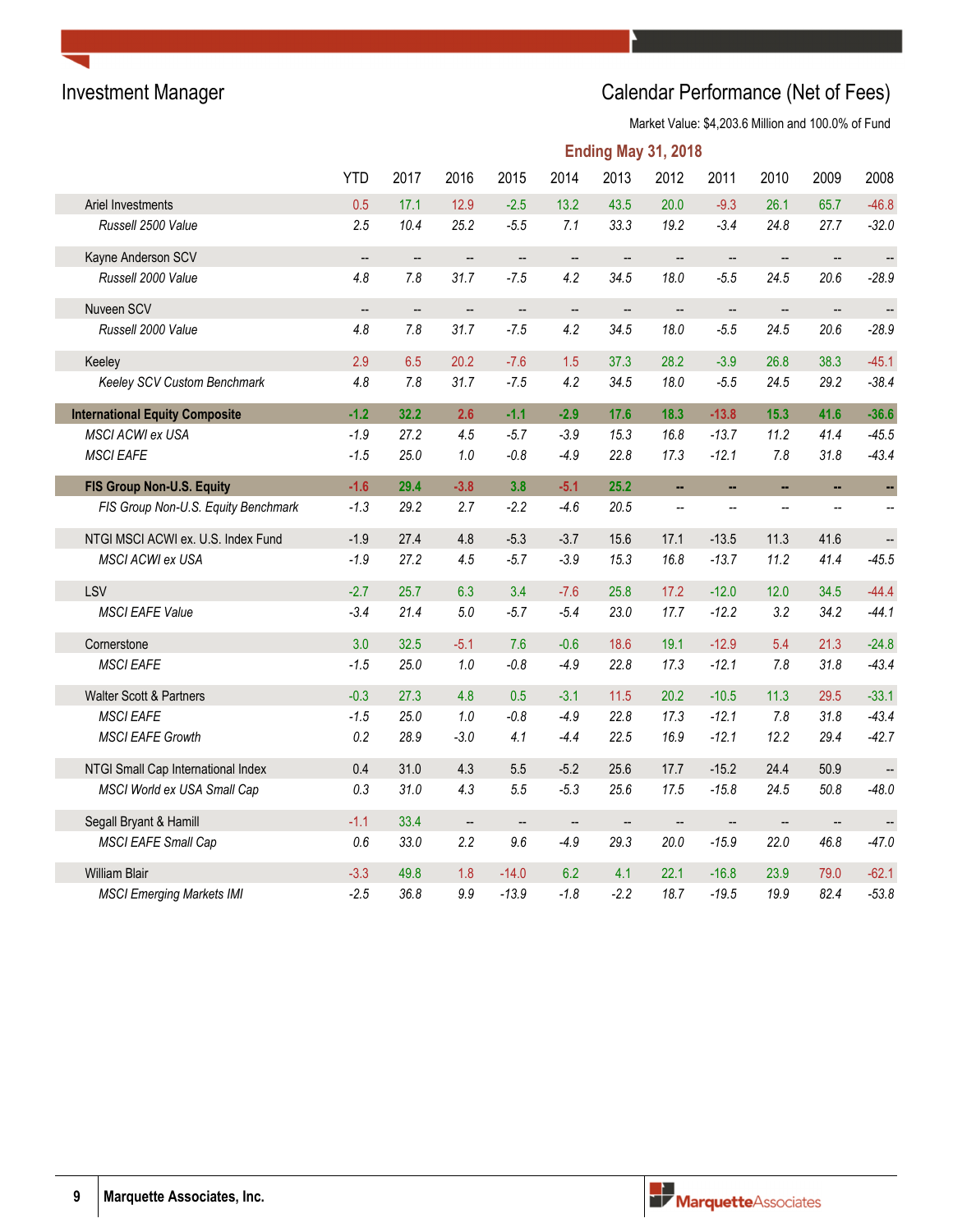# Investment Manager **Investment Manager** Calendar Performance (Net of Fees)

Market Value: \$4,203.6 Million and 100.0% of Fund

|                                   | <b>Ending May 31, 2018</b> |                   |                          |        |      |                          |                          |                        |                          |                          |                          |  |
|-----------------------------------|----------------------------|-------------------|--------------------------|--------|------|--------------------------|--------------------------|------------------------|--------------------------|--------------------------|--------------------------|--|
|                                   | <b>YTD</b>                 | 2017              | 2016                     | 2015   | 2014 | 2013                     | 2012                     | 2011                   | 2010                     | 2009                     | 2008                     |  |
| <b>Hedge Fund Composite</b>       | 1.2                        | 10.7              | $-1.1$                   | 3.4    | 5.4  | 17.6                     | 9.3                      | $-4.7$                 | 5.3                      | ÷.                       | ÷                        |  |
| <b>HFRX Equity Hedge Index</b>    | 0.9                        | 10.0              | 0.1                      | $-2.3$ | 1.4  | 11.1                     | 4.8                      | $-19.1$                | 8.9                      | 13.1                     | $-25.5$                  |  |
| Rock Creek Georgetown Fund        | 2.2                        | 11.2              | $-0.9$                   | 4.8    | 5.2  | 17.6                     | 9.8                      | $-4.0$                 | 6.0                      | $\overline{\phantom{a}}$ | $\overline{\phantom{a}}$ |  |
| <b>HFRX Equity Hedge Index</b>    | 0.9                        | 10.0              | 0.1                      | $-2.3$ | 1.4  | 11.1                     | 4.8                      | $-19.1$                | 8.9                      | 13.1                     | $-25.5$                  |  |
| K2 Long Short Fund                | 1.0                        | 8.5               | $-1.5$                   | 2.5    | 5.5  | 17.6                     | 8.8                      | $-5.5$                 | 4.5                      | $\overline{\phantom{a}}$ | $\qquad \qquad -$        |  |
| <b>HFRX Equity Hedge Index</b>    | 0.9                        | 10.0              | 0.1                      | $-2.3$ | 1.4  | 11.1                     | 4.8                      | $-19.1$                | 8.9                      | 13.1                     | $-25.5$                  |  |
| Parametric Defensive Equity       | 0.5                        | $\qquad \qquad -$ | $\overline{\phantom{a}}$ | --     | --   | $\overline{\phantom{a}}$ | $\overline{\phantom{a}}$ | $\qquad \qquad \cdots$ | $\overline{\phantom{a}}$ | $\overline{\phantom{a}}$ |                          |  |
| 50% S&P 500/50% 91 Day T-Bill     | 1.4                        | 10.9              | 6.1                      | 0.9    | 6.7  | 15.3                     | 7.9                      | 1.4                    | 7.8                      | 13.3                     | $-19.4$                  |  |
| Neuberger Berman S&P 500 PutWrite | $-1.4$                     | --                | $\overline{\phantom{a}}$ | --     | --   |                          | $\qquad \qquad \qquad -$ | --                     |                          |                          |                          |  |
| <b>CBOE Put Write Index</b>       | 1.4                        | 10.8              | 7.8                      | 6.4    | 6.4  | 12.3                     | 8.1                      | 6.2                    | 9.0                      | 31.5                     | $-26.8$                  |  |
| <b>Real Estate Composite</b>      | 2.1                        | 6.4               | 7.6                      | 14.2   | 11.7 | 12.4                     | 9.3                      | 15.3                   | 16.9                     | $-31.8$                  | $-16.2$                  |  |
| <b>NPI</b>                        | 1.7                        | 7.0               | 8.0                      | 13.3   | 11.8 | 11.0                     | 10.5                     | 14.3                   | 13.1                     | $-16.9$                  | $-6.5$                   |  |
| <b>Open-End Real Estate Comp</b>  | 2.5                        | 5.8               | 7.4                      | 14.6   | 11.5 | 12.7                     | 10.7                     | $15.0$                 | 14.8                     | $-31.6$                  | $-11.1$                  |  |
| <b>NFI</b>                        | 2.0                        | 6.7               | 7.8                      | 13.9   | 11.5 | 12.9                     | 9.8                      | 15.0                   | 15.3                     | $-30.4$                  | $-10.7$                  |  |
| American Core Realty Fund, LLC    | 2.0                        | 7.2               | 6.1                      | 14.3   | 10.6 | 11.3                     | 10.2                     | 13.8                   | 10.0                     | $-30.8$                  | $-6.3$                   |  |
| NFI                               | 2.0                        | 6.7               | 7.8                      | 13.9   | 11.5 | 12.9                     | 9.8                      | 15.0                   | 15.3                     | $-30.4$                  | $-10.7$                  |  |
| AFL-CIO Building Investment Trust | 2.1                        | 4.5               | 6.8                      | 14.3   | 12.0 | 9.7                      | 10.8                     | 12.5                   | 13.0                     | $-25.5$                  | $-10.1$                  |  |
| <b>NFI</b>                        | 2.0                        | 6.7               | 7.8                      | 13.9   | 11.5 | 12.9                     | 9.8                      | 15.0                   | 15.3                     | $-30.4$                  | $-10.7$                  |  |
| JPMorgan Strategic Property Fund  | 3.1                        | 6.3               | 7.3                      | 14.1   | 10.1 | 14.8                     | 11.0                     | 14.9                   | 13.0                     | $-27.1$                  | $-9.0$                   |  |
| <b>NFI</b>                        | 2.0                        | 6.7               | 7.8                      | 13.9   | 11.5 | 12.9                     | 9.8                      | 15.0                   | 15.3                     | $-30.4$                  | $-10.7$                  |  |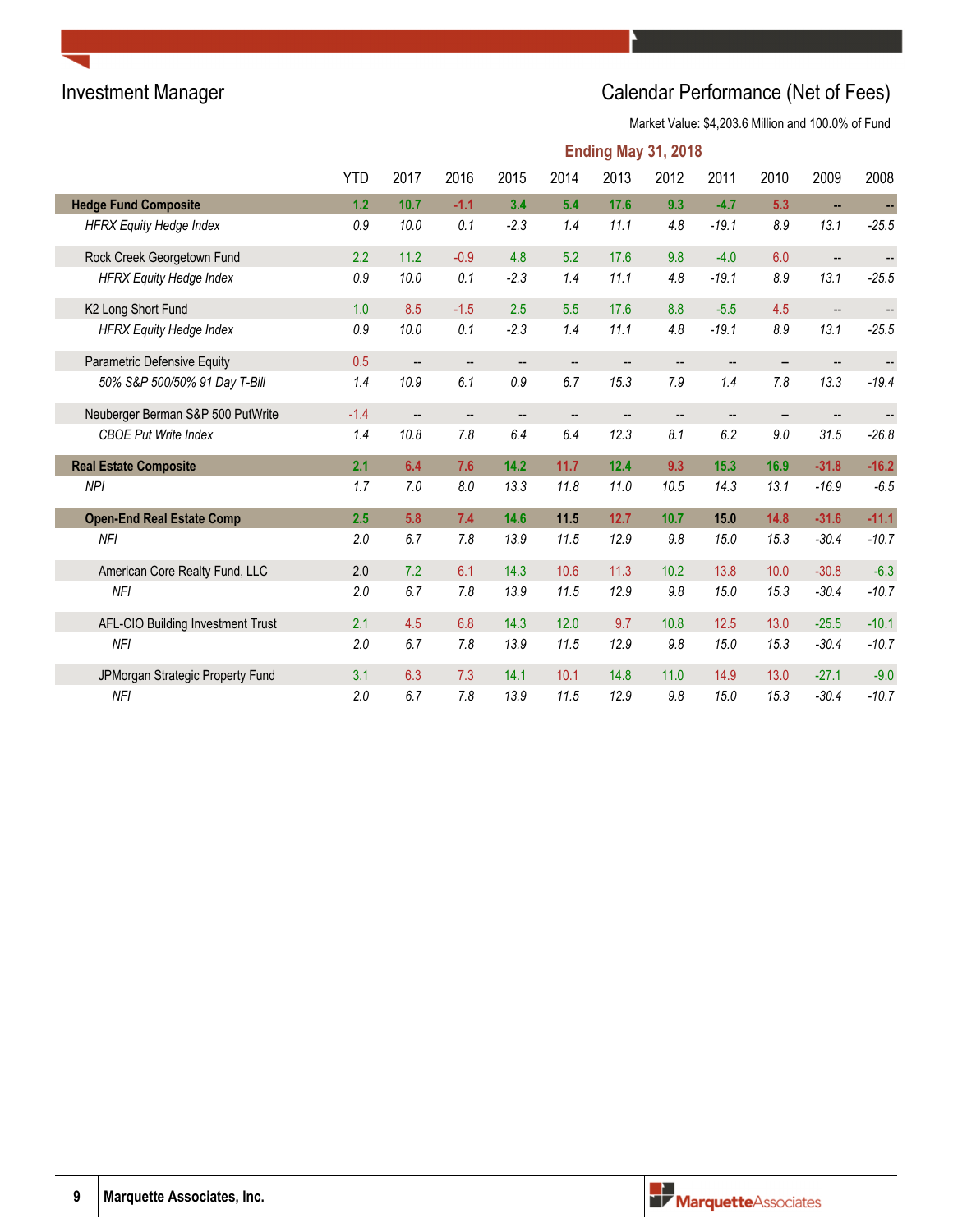## FIS Group Composite **Annualized Performance (Net of Fees)** Annualized Performance (Net of Fees)

Market Value: \$156.1 Million and 3.7% of Fund

### **Ending May 31, 2018**

|                                               | Market Value | $%$ of<br>Portfolio | 1 Mo   | 3 Mo   | <b>YTD</b> | 1Yr  |                          | 2 Yrs 3 Yrs              | 4 Yrs                    | 5 Yrs 10 Yrs |                      | Inceptio<br>n | Inceptio<br>n Date |
|-----------------------------------------------|--------------|---------------------|--------|--------|------------|------|--------------------------|--------------------------|--------------------------|--------------|----------------------|---------------|--------------------|
| <b>FIS Group Composite</b>                    | 156,065,414  | 100.0               | 0.3    | 0.1    | $-0.2$     | 11.6 | 13.3                     | 7.4                      | 7.7                      | 10.2         | ÷,                   | 12.3          | $Jul-10$           |
| <b>FIS Group Dynamic Benchmark</b>            |              |                     | 0.5    | 0.7    | 0.7        | 13.0 | 15.8                     | 8.8                      | 8.8                      | 10.7         | 8.5                  | 13.0          | $Jul-10$           |
| FIS Group U.S. Equity                         | 73,610,956   | 47.2                | 2.8    | 3.3    | 1.6        | 12.6 | 13.5                     | 7.2                      | 8.2                      | 10.6         | ÷,                   | 12.7          | $Jul-10$           |
| FIS Group U.S. Equity<br><b>Benchmark</b>     |              |                     | 3.7    | 4.6    | 2.9        | 14.6 | 14.8                     | 8.8                      | 9.5                      | 11.5         | 8.9                  | 13.6          | $Jul-10$           |
| Edgar Lomax                                   | 11,460,047   | 7.3                 | 0.2    | $-0.5$ | $-2.5$     | 11.5 | 13.0                     | 9.0                      | 9.1                      | 11.5         | $\ddot{\phantom{0}}$ | 13.3          | Oct-11             |
| Russell 1000 Value                            |              |                     | 0.6    | $-0.8$ | $-1.9$     | 8.2  | 11.4                     | 7.4                      | 7.8                      | 10.1         | 7.4                  | 13.2          | Oct-11             |
| Oakbrook Investment                           | 28,314,162   | 18.1                | 2.0    | 2.0    | 1.3        | 12.4 | 15.9                     | 10.2                     | 11.2                     | 13.4         | $\ddot{\phantom{0}}$ | 15.7          | Aug-12             |
| Russell MidCap                                |              |                     | 2.3    | 2.2    | 1.6        | 12.7 | 14.3                     | 8.6                      | 9.5                      | 11.8         | 9.2                  | 14.2          | $Aug-12$           |
| Channing                                      | 17,448,829   | 11.2                | 3.1    | 5.3    | 3.2        | 13.0 | 16.1                     | 9.8                      | 9.2                      | 12.1         | $\ddot{\phantom{0}}$ | 10.7          | Aug-08             |
| Russell 2000 Value                            |              |                     | 5.8    | 9.0    | 4.8        | 16.4 | 18.7                     | 11.0                     | 9.5                      | 11.0         | 8.7                  | 9.0           | $Aug-08$           |
| <b>Bowling</b>                                | 16,387,918   | 10.5                | 6.0    | 7.1    | 4.7        | 16.5 | $\overline{\phantom{a}}$ | Щ,                       | $\overline{\phantom{a}}$ | --           |                      | 11.3          | $Jan-17$           |
| Russell 2000                                  |              |                     | 6.1    | 8.4    | 6.9        | 20.8 | 20.6                     | 11.0                     | 11.1                     | 12.2         | 9.6                  | 16.1          | $Jan-17$           |
| FIS Group Non-U.S. Equity                     | 82,248,792   | 52.7                | $-1.8$ | $-2.5$ | $-1.6$     | 12.7 | 10.0                     | 5.6                      | 4.4                      | 7.2          | ÷,                   | 8.8           | <b>Aug-12</b>      |
| FIS Group Non-U.S. Equity<br><b>Benchmark</b> |              |                     | $-2.1$ | $-2.5$ | $-1.3$     | 11.5 | 14.5                     | 5.9                      | 4.2                      | 6.7          | --                   | 8.7           | $Aug-12$           |
| Martin                                        | 15,438,706   | 9.9                 | $-0.6$ | 1.2    | $-0.2$     | 4.0  | $\overline{a}$           | $\overline{\phantom{a}}$ | $\overline{\phantom{a}}$ | --           | $\overline{a}$       | 14.4          | $Jan-17$           |
| <b>MSCI EAFE</b>                              |              |                     | $-2.2$ | $-1.8$ | $-1.5$     | 8.0  | 12.1                     | 4.3                      | 3.1                      | 5.9          | 2.1                  | 14.4          | $Jan-17$           |
| Alpha Architect                               | 18,574,571   | 11.9                | $-3.3$ | $-4.1$ | $-2.5$     | 14.1 | $\overline{\phantom{a}}$ | --                       | $\overline{\phantom{a}}$ | --           | $\Box$               | 15.4          | Apr-17             |
| <b>MSCI EAFE</b>                              |              |                     | $-2.2$ | $-1.8$ | $-1.5$     | 8.0  | 12.1                     | 4.3                      | 3.1                      | 5.9          | 2.1                  | 11.0          | Apr-17             |
| Strategic Global                              | 25,120,082   | 16.1                | $-0.9$ | 0.6    | 0.5        | 17.1 | $\overline{\phantom{a}}$ | $\overline{\phantom{a}}$ | $\overline{\phantom{a}}$ | --           | $\overline{a}$       | 24.7          | $Jan-17$           |
| <b>MSCI World ex USA Small</b><br>Cap         |              |                     | $-0.7$ | $-0.3$ | 0.3        | 14.2 | 14.9                     | 9.5                      | 7.0                      | 9.8          | 5.4                  | 19.5          | $Jan-17$           |
| Ativo                                         | 23,106,488   | 14.8                | $-2.4$ | $-6.6$ | $-3.9$     | 13.2 | $\overline{\phantom{a}}$ | $\qquad \qquad -$        | --                       | --           | --                   | 17.0          | $Jan-17$           |
| <b>MSCI Emerging Markets</b>                  |              |                     | $-3.5$ | $-5.8$ | $-2.6$     | 14.0 | 20.5                     | 6.2                      | 4.6                      | 4.5          | 1.6                  | 19.5          | $Jan-17$           |

\* The FIS Group Dynamic Benchmark is updated monthly account benchmark weightings from the beginning of each month.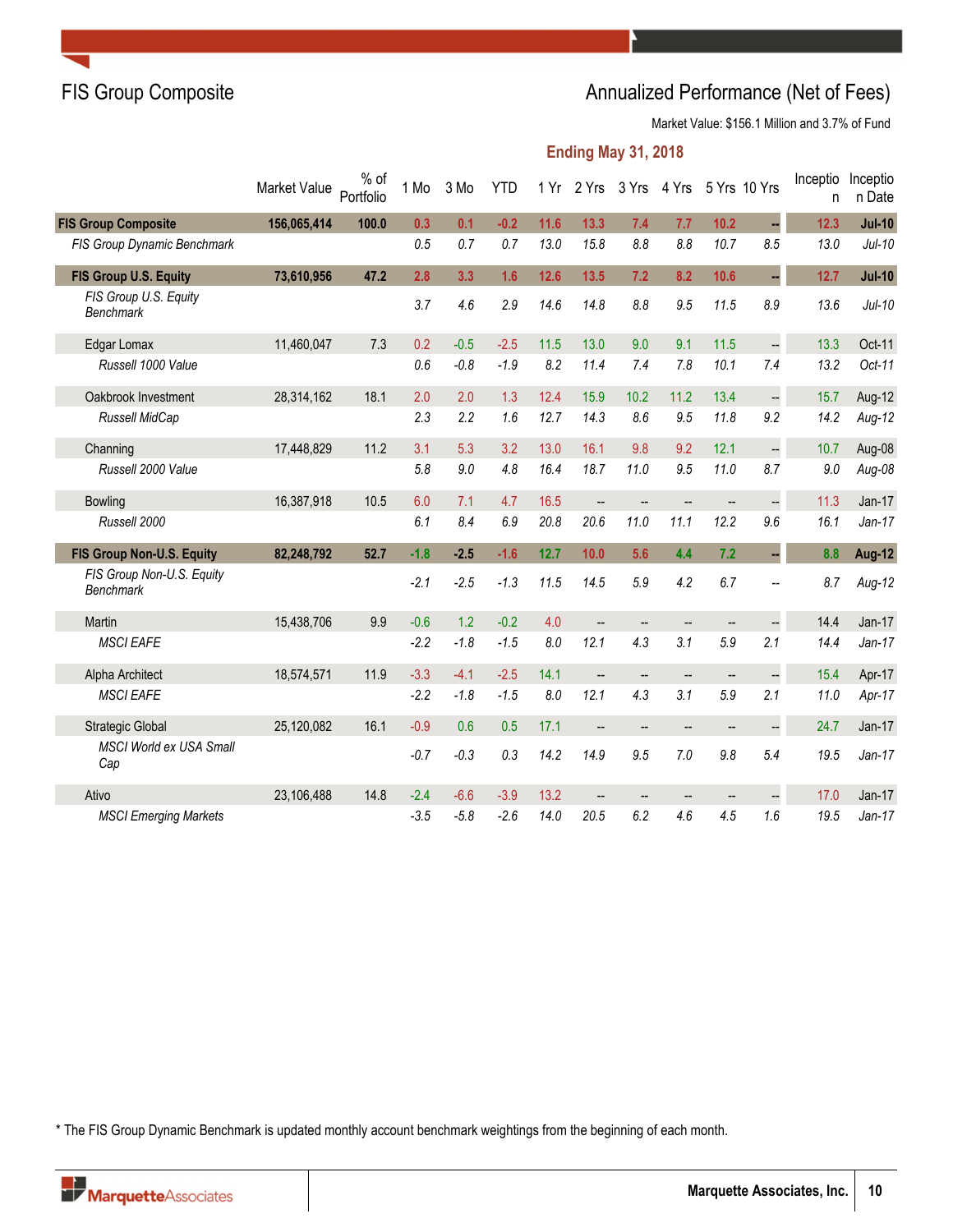## FIS Group Composite Calendar Performance (Net of Fees)

Market Value: \$156.1 Million and 3.7% of Fund

#### **Ending May 31, 2018**

|                                     | Market Value | $%$ of<br>Portfolio | 2017                     | 2016                     | 2015                     | 2014                     | 2013                     | 2012                     |
|-------------------------------------|--------------|---------------------|--------------------------|--------------------------|--------------------------|--------------------------|--------------------------|--------------------------|
| <b>FIS Group Composite</b>          | 156,065,414  | 100.0               | 20.2                     | 9.5                      | $-1.0$                   | 6.7                      | 32.6                     | 15.4                     |
| FIS Group Dynamic Benchmark         |              |                     | 20.9                     | 13.1                     | $-1.9$                   | 6.6                      | 30.3                     | 18.5                     |
| FIS Group U.S. Equity               | 73,610,956   | 47.2                | 13.8                     | 14.1                     | $-2.7$                   | 10.0                     | 35.3                     | 13.4                     |
| FIS Group U.S. Equity Benchmark     |              |                     | 13.8                     | 16.5                     | $-1.6$                   | 9.8                      | 35.2                     | 16.8                     |
| Edgar Lomax                         | 11,460,047   | 7.3                 | 19.3                     | 17.7                     | $-5.0$                   | 15.9                     | 33.7                     | 8.1                      |
| Russell 1000 Value                  |              |                     | 13.7                     | 17.3                     | $-3.8$                   | 13.5                     | 32.5                     | 17.5                     |
| Oakbrook Investment                 | 28,314,162   | 18.1                | 20.4                     | 15.6                     | $-0.2$                   | 15.1                     | 36.3                     |                          |
| Russell MidCap                      |              |                     | 18.5                     | 13.8                     | $-2.4$                   | 13.2                     | 34.8                     | 17.3                     |
| Channing                            | 17,448,829   | 11.2                | 7.2                      | 29.5                     | $-4.4$                   | 5.4                      | 39.6                     | 23.6                     |
| Russell 2000 Value                  |              |                     | 7.8                      | 31.7                     | $-7.5$                   | 4.2                      | 34.5                     | 18.0                     |
| <b>Bowling</b>                      | 16,387,918   | 10.5                | $\overline{\phantom{a}}$ | $\overline{\phantom{a}}$ | --                       | $\overline{\phantom{a}}$ | $\overline{\phantom{a}}$ |                          |
| Russell 2000                        |              |                     | 14.6                     | 21.3                     | $-4.4$                   | 4.9                      | 38.8                     | 16.3                     |
| FIS Group Non-U.S. Equity           | 82,248,792   | 52.7                | 29.4                     | $-3.8$                   | 3.8                      | $-5.1$                   | 25.2                     | н,                       |
| FIS Group Non-U.S. Equity Benchmark |              |                     | 29.2                     | 2.7                      | $-2.2$                   | $-4.6$                   | 20.5                     | $\overline{\phantom{a}}$ |
| Martin                              | 15,438,706   | 9.9                 |                          |                          |                          | --                       |                          |                          |
| <b>MSCI EAFE</b>                    |              |                     | 25.0                     | 1.0                      | $-0.8$                   | $-4.9$                   | 22.8                     | 17.3                     |
| Alpha Architect                     | 18,574,571   | 11.9                | $\overline{\phantom{a}}$ | $\qquad \qquad \qquad -$ | $\overline{\phantom{a}}$ | $\overline{\phantom{a}}$ | $\overline{\phantom{m}}$ | $\overline{\phantom{a}}$ |
| <b>MSCI EAFE</b>                    |              |                     | 25.0                     | 1.0                      | $-0.8$                   | $-4.9$                   | 22.8                     | 17.3                     |
| <b>Strategic Global</b>             | 25,120,082   | 16.1                | $\overline{\phantom{a}}$ | $\overline{\phantom{a}}$ | $\overline{\phantom{a}}$ | $\overline{\phantom{a}}$ | $\overline{\phantom{a}}$ |                          |
| MSCI World ex USA Small Cap         |              |                     | 31.0                     | 4.3                      | 5.5                      | $-5.3$                   | 25.6                     | 17.5                     |
| Ativo                               | 23,106,488   | 14.8                | $\overline{\phantom{a}}$ |                          | $\overline{\phantom{a}}$ | $\overline{\phantom{a}}$ |                          |                          |
| <b>MSCI Emerging Markets</b>        |              |                     | 37.3                     | 11.2                     | $-14.9$                  | $-2.2$                   | $-2.6$                   | 18.2                     |

\* The FIS Group Dynamic Benchmark is updated monthly account benchmark weightings from the beginning of each month.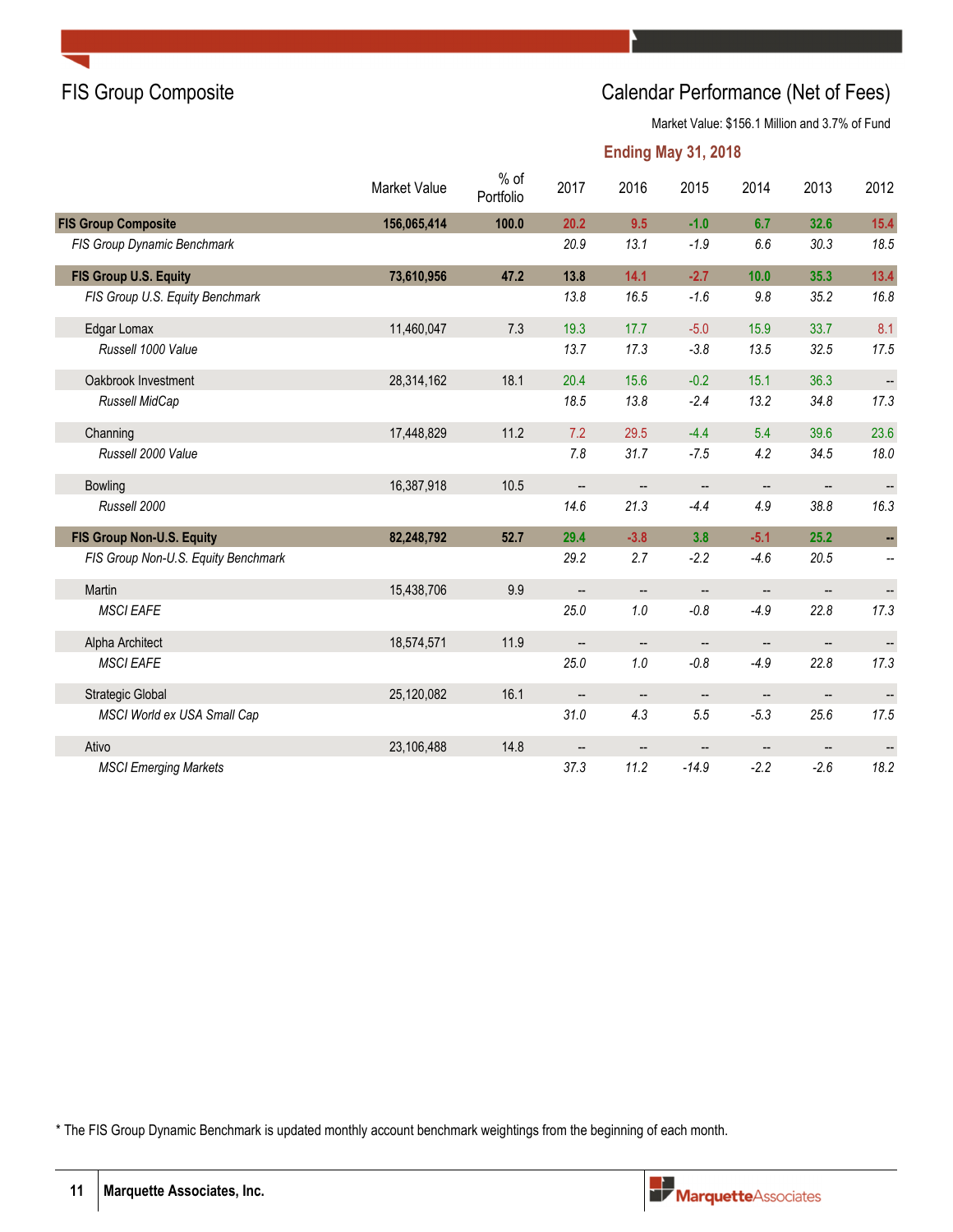

# MEABF **Inception Performance (Net of Fees)**

Ending May 31, 2018

|                                    |                               |                             |              |         | Performance      |                   |
|------------------------------------|-------------------------------|-----------------------------|--------------|---------|------------------|-------------------|
| <b>Asset Class</b>                 | <b>Benchmark</b>              | Manager                     | <b>From</b>  | Manager | <b>Benchmark</b> | <b>Difference</b> |
| SMID-Cap Value Equity              | Custom Benchmark <sup>1</sup> | Ariel                       | July-84      | 12.7%   | 12.0%            | 0.7%              |
| Large-Cap Value Equity             | Russell 1000 Value            | <b>Great Lakes</b>          | April-91     | 10.3%   | 10.0%            | 0.3%              |
| Enhanced Index Fixed Income        | BarCap Aggregate              | Neuberger Berman            | June-01      | 4.6%    | 4.5%             | 0.1%              |
| International Growth Equity        | <b>MSCI EAFE</b>              | Cornerstone                 | December-04  | 7.4%    | 5.2%             | 2.2%              |
| International Growth Equity        | <b>MSCI EAFE</b>              | <b>Walter Scott</b>         | December-04  | 6.9%    | 5.2%             | 1.7%              |
| International Value Equity         | <b>MSCI EAFE Value</b>        | LSV                         | May-05       | 5.9%    | 4.3%             | 1.6%              |
| Int'l Emerging Core Equity         | <b>MSCI EM IMI</b>            | <b>William Blair</b>        | August-05    | 8.6%    | 7.5%             | 1.1%              |
| Large-Cap Core Equity              | <b>S&amp;P 500</b>            | Rhumbline                   | September-08 | 10.4%   | 10.3%            | 0.1%              |
| International Core Equity          | MSCI ACWI ex. U.S.            | NTGI ACWI ex. U.S.          | November-08  | 8.6%    | 8.3%             | 0.3%              |
| Int'l Small-Cap Equity             | MSCI Small-Cap International  | MSCI World Ex USA Small Cap | November-08  | 13.2%   | 13.0%            | 0.2%              |
| Hedged Equity Fund of Funds        | <b>HFRX Hedged Equity</b>     | <b>K2 Advisors</b>          | February-09  | 5.0%    | 2.7%             | 2.3%              |
| <b>Hedged Equity Fund of Funds</b> | <b>HFRX Hedged Equity</b>     | <b>Rock Creek</b>           | February-09  | 6.1%    | 2.7%             | 3.4%              |
| Core Fixed Income                  | BarCap Aggregate              | <b>LM Capital</b>           | April-09     | 3.8%    | 3.6%             | 0.2%              |
| Fixed Income - Intermediate        | BarCap Int. Gov/Credit        | Segall, Bryant, & Hamill    | May-09       | 3.4%    | 3.0%             | 0.4%              |
| Fixed Income - High Yield          | BarCap High Yield             | MacKay Shields              | May-09       | 9.5%    | 10.4%            | $-0.9%$           |
| Fixed Income - Senior Loan         | <b>CSFB Leveraged Loan</b>    | Symphony                    | September-09 | 6.4%    | 6.0%             | 0.4%              |
| Core Fixed Income                  | BarCap Aggregate              | <b>UBS</b>                  | August-10    | 2.8%    | 2.7%             | 0.1%              |
| Opportunistic Fixed Income         | 50% BarCap HY/50% CSFB LL     | <b>Crescent Capital</b>     | July-16      | 6.0%    | 7.0%             | $-1.0%$           |
| Int'l Small-Cap Equity             | MSCI EAFE Small Cap           | Segall, Bryant, & Hamill    | September-16 | 16.4%   | 17.1%            | $-0.7%$           |
| Defensive Equity                   | 50% S&P 500/50% 91 Day T-Bill | Parametric                  | July-17      | 5.0%    | 6.2%             | $-1.2%$           |
| Defensive Equity                   | CBOE S&P 500 Putwrite Index   | Neuberger Berman            | August-17    | 1.6%    | 4.5%             | $-2.9%$           |
| Mid-Cap Growth Equity              | S&P 400 Growth                | Rhumbline                   | September-17 | 11.7%   | 11.6%            | 0.1%              |
| Small-Cap Value Equity             | Russell 2000 Value            | Kayne Anderson              | May-18       | ---     | ---              | ---               |
| Small-Can Value Foulty             | Russell 2000 Value            | Nuveen                      | $M$ ay-18    | $\sim$  | $- - -$          |                   |

<sup>1</sup> Ariel Custom Benchmark is Russell 2500 Value, and prior to March 2002, the Russell 2000 Value.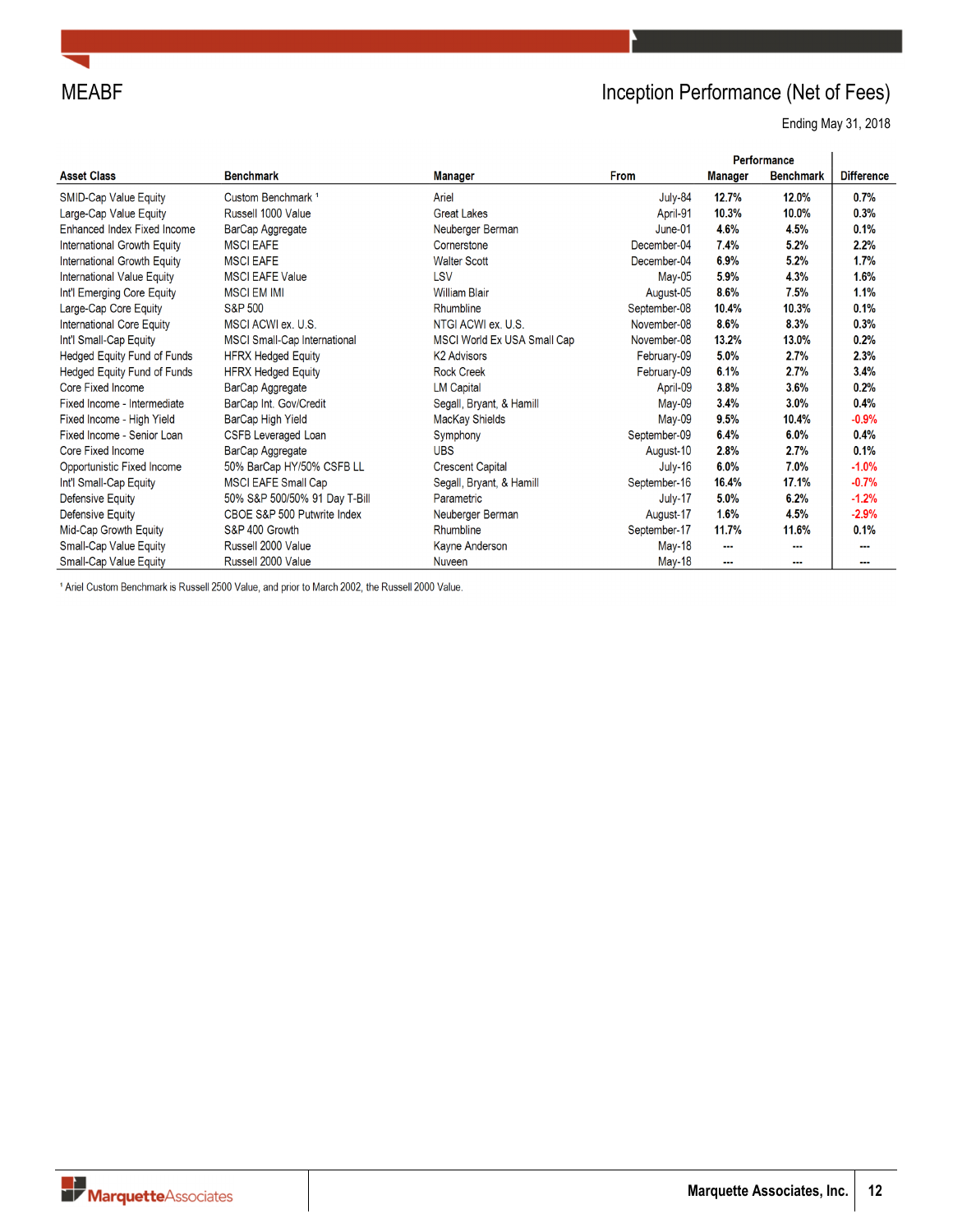

## MEABF Statistics

Market Value: \$4,203.6 Million and 100.0% of Fund

### **RISK RETURN STATISTICS**

June 01, 2013 Through May 31, 2018

|                                         | <b>Total Fund Composite</b> | <b>Policy Benchmark</b> |
|-----------------------------------------|-----------------------------|-------------------------|
| <b>RETURN SUMMARY STATISTICS</b>        |                             |                         |
| Number of Periods                       | 60                          | 60                      |
| Maximum Return                          | 4.34                        | 4.22                    |
| Minimum Return                          | $-3.39$                     | $-3.51$                 |
| Annualized Return                       | 7.59                        | 7.00                    |
| <b>Total Return</b>                     | 44.20                       | 40.28                   |
| Annualized Excess Return Over Risk Free | 7.20                        | 6.61                    |
| Annualized Excess Return                | 0.59                        | 0.00                    |
| <b>RISK SUMMARY STATISTICS</b>          |                             |                         |
| Beta                                    | 1.01                        | 1.00                    |
| <b>Upside Deviation</b>                 | 3.63                        | 3.59                    |
| Downside Deviation                      | 3.58                        | 3.27                    |
| <b>RISK/RETURN SUMMARY STATISTICS</b>   |                             |                         |
| Annualized Standard Deviation           | 5.57                        | 5.44                    |
| Alpha                                   | 0.04                        | 0.00                    |
| Sharpe Ratio                            | 1.29                        | 1.22                    |
| Excess Return Over Market / Risk        | 0.11                        | 0.00                    |
| <b>Tracking Error</b>                   | 0.97                        | 0.00                    |
| Information Ratio                       | 0.61                        |                         |
| <b>CORRELATION STATISTICS</b>           |                             |                         |
| R-Squared                               | 0.97                        | 1.00                    |
| Correlation                             | 0.98                        | 1.00                    |

Market Proxy: Policy Benchmark Risk-Free Proxy: 91 Day T-Bills